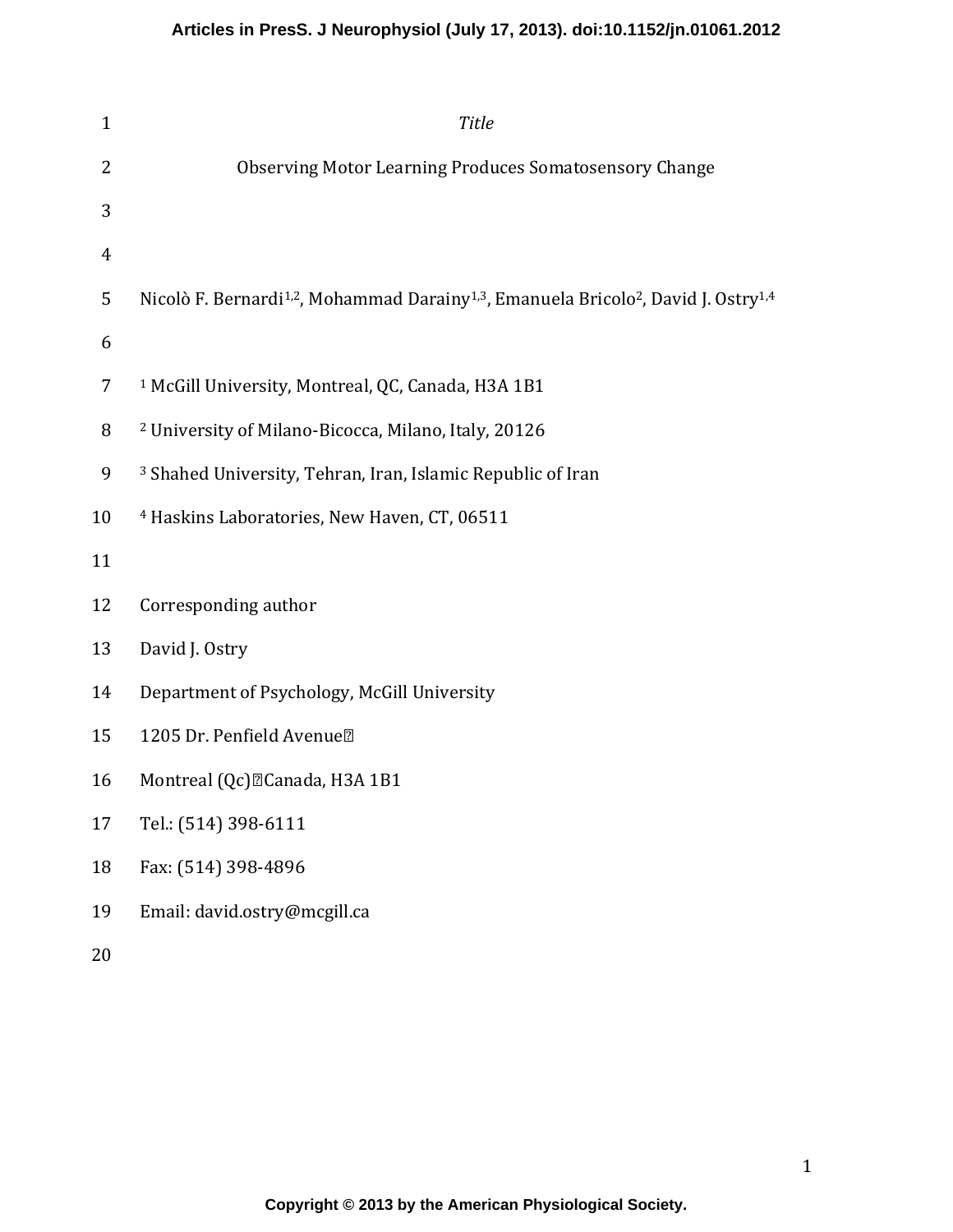### 21 **ABSTRACT**

22 Observing the actions of others has been shown to affect motor learning, but does it 23 have effects on sensory systems as well? It has been recently shown that motor 24 learning that involves actual physical practice is also associated with plasticity in the 25 somatosensory system. Here we assessed the idea that observational learning 26 likewise changes somatosensory function. We evaluated changes in somatosensory 27 function after human subjects watched videos depicting motor learning. Subjects 28 first observed video recordings of reaching movements, either in a clock-wise or 29 counter-clockwise force-field. They were then trained in an actual force-field task 30 that involved a counter-clockwise load. Measures of somatosensory function were 31 obtained before and after visual observation and also following force-field learning. 32 Consistent with previous reports, video observation promoted motor learning. We 33 also found that somatosensory function was altered following observational 34 learning, both in direction and in magnitude, in a manner similar to that which 35 occurs when motor learning is achieved through actual physical practice. 36 Observation of the same sequence of movements in a randomized order did not 37 result in somatosensory perceptual change. Observational learning and real physical 38 practice appear to tap into the same capacity for sensory change in that subjects 39 that showed a greater change following observational learning showed a reliably 40 smaller change following physical motor learning. We conclude that effects of 41 observing motor learning extend beyond the boundaries of traditional motor 42 circuits, to include somatosensory representations.

43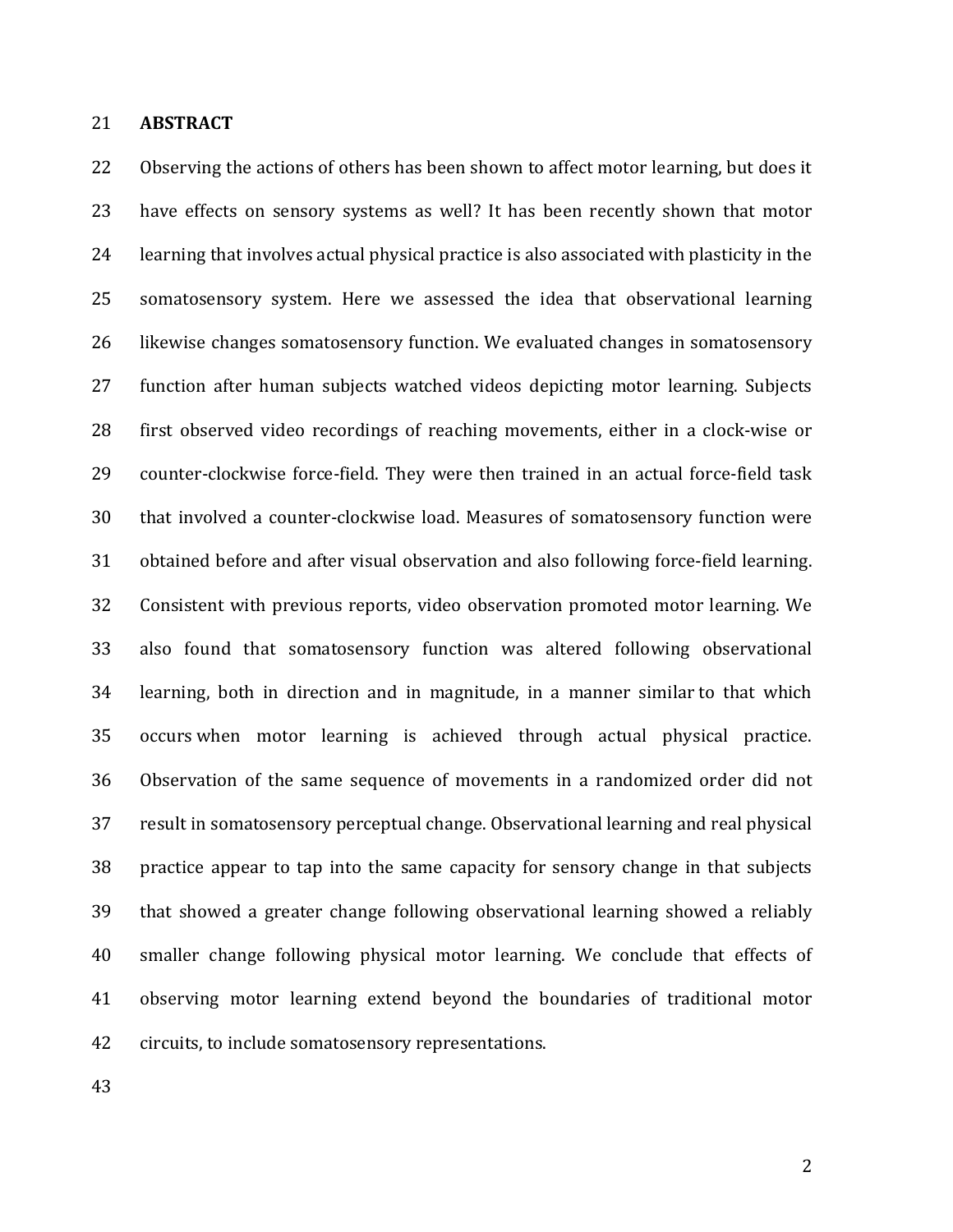# **KEYWORDS**

- 45 Observational learning. Somatosensory plasticity. Motor learning. Force-field
- 46 learning.
- 
-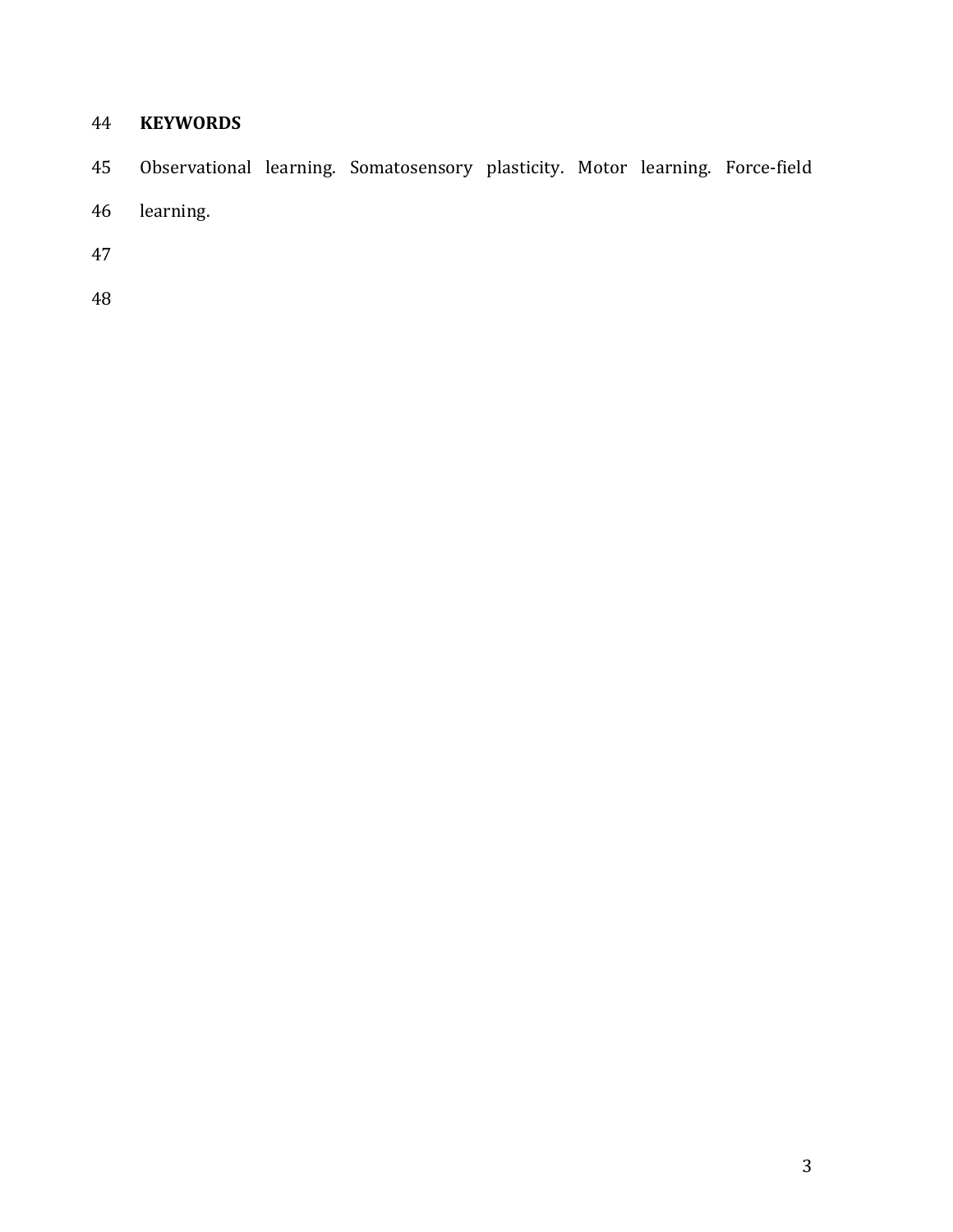#### 49 **INTRODUCTION**

50 Observing others while they learn a motor task has been shown to engage the motor 51 system and to result in reliable changes to motor learning. Here, we assess the 52 possibility that the effects of observing motor learning are not solely confined to the 53 motor system, but spread as well to somatosensory representations. We show that 54 there are changes to sensed limb position following observational learning that are 55 similar to those which occur following actual motor learning.

56

57 There have been a number of demonstrations that motor learning can occur even in 58 the absence of overt physical practice, as is the case of when one observes motor 59 learning. A series of studies (Mattar and Gribble, 2005; Brown et al., 2009) have 60 shown that subjects who observed a video depicting another person learning to 61 reach in a novel mechanical environment performed better when later tested in the 62 same environment than subjects who observed similar movements that did not 63 involve learning. Similarly, the observation of another individual performing 64 repetitive thumb movements has been shown to alter both the movements and the 65 motor potentials evoked from the stimulation of motor cortex (Stefan et al., 2005). 66 Several studies have shown that similar brain networks are activated during the 67 observation and execution of movement, and in particular, ventral premotor cortex 68 and supplementary motor area, inferior parietal lobule and superior temporal 69 sulcus (see Kilner, 2011 for review).

70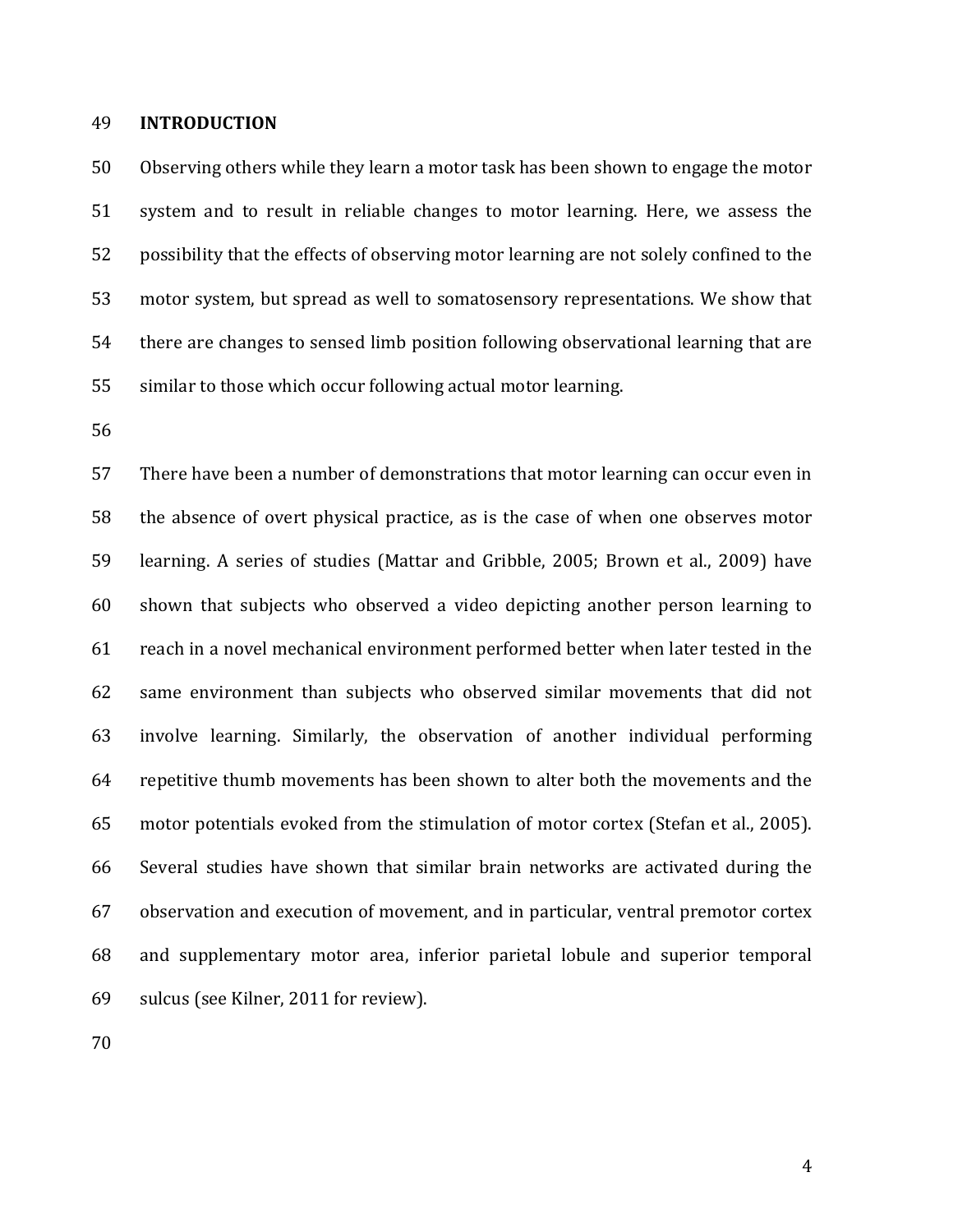71 Several studies have also shown that motor learning is accompanied by adaptation 72 in sensory systems. Learning tasks involving arm movements have been shown to 73 change attributes of sensory function such as sensed limb position (Cressman and 74 Henriques, 2009; Haith et al., 2008; Ostry et al., 2010) and perceptual acuity (Wong 75 et al., 2011). At the neural level, a network has been identified, that is associated 76 with the perceptual changes that occur in conjunction with motor learning. This 77 comprises second somatosensory cortex, ventral premotor cortex and 78 supplementary motor area (Vahdat et al., 2011).

79

80 Taken together, these observations raise the possibility that changes in sensory 81 perception could be triggered not only by actual motor learning, but also by 82 observing someone else engaged in a motor learning task. We tested this hypothesis 83 by assessing somatosensory perception before and after a task that involved 84 observation of motor learning. The test involved two groups of subjects that 85 watched a video depicting an actor learning to reach in a novel mechanical 86 environment. The direction of the perturbation applied to the actor's arm was 87 opposite for the two groups. We found that watching someone else learn not only 88 affected the characteristics of motor learning but also was associated with changes 89 in somatosensory perception. Moreover, depending on the direction of the force-90 field during the observed learning, the two groups showed changes in sensory 91 perception in opposite directions. The perceptual changes observed here are in the 92 same direction as those previously described following actual motor learning. We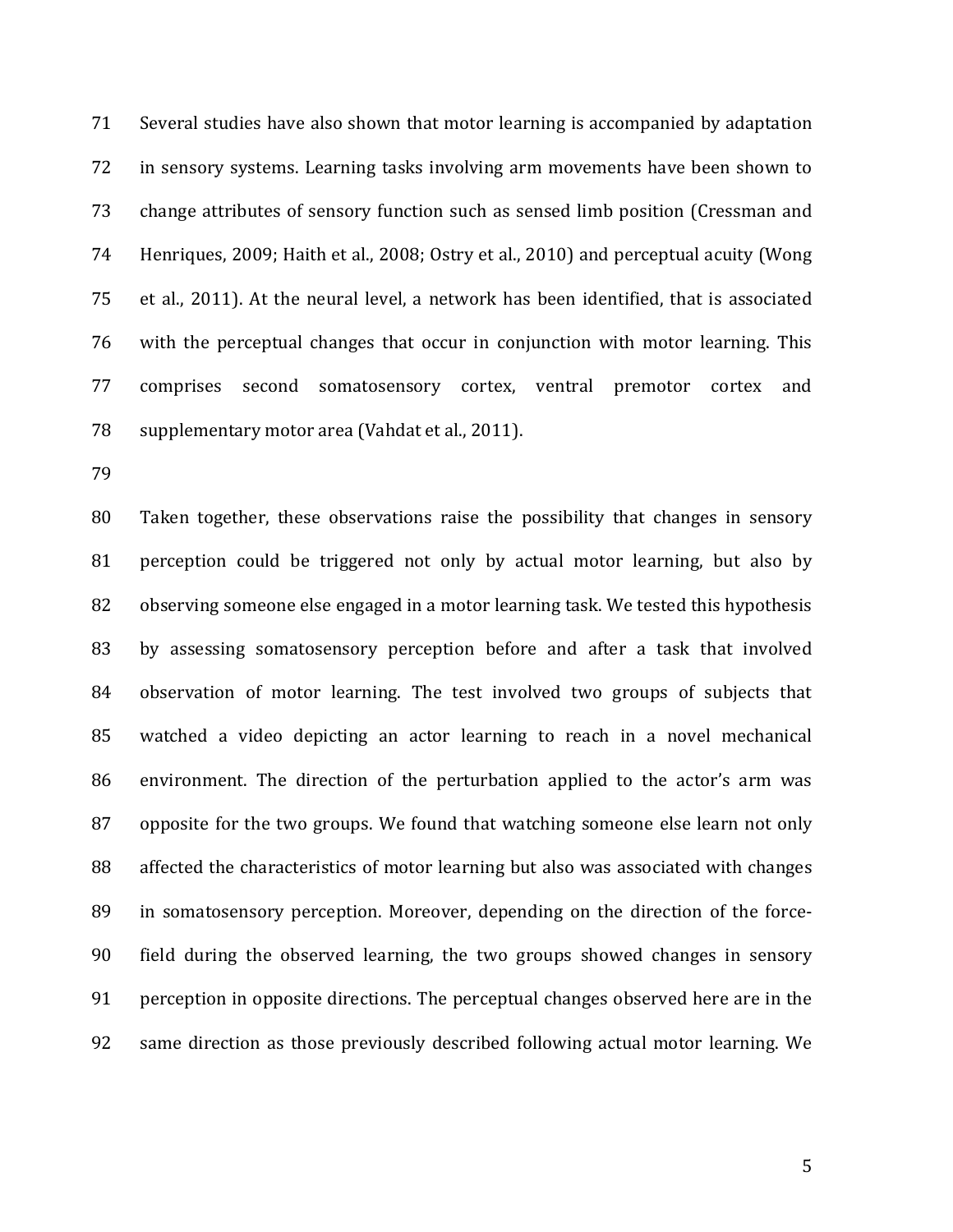- 93 conclude that observational learning has effects that spread beyond motor circuits
- 94 of the brain and contributes to plasticity in sensory systems.
- 95

#### 96 **METHODS**

97

#### 98 **Subjects and experimental tasks**

99 28 subjects of either sex were randomly assigned to two experimental conditions (n 100 = 14 each; mean age  $\pm$  standard deviation: 20.2  $\pm$  2.5). The conditions differed only 101 in terms of the direction of the force-field observed in the video recording (see 102 below). An additional group of 14 subjects (mean age  $\pm$  standard deviation: 21.4  $\pm$ 103 3.1) was recruited and assigned to a scrambled-video control condition (see below). 104 The subjects were all right handed and reported no history of sensorimotor 105 disorders. All procedures were approved by the McGill University Research Ethics 106 Board.

107

108 Subjects were tested individually in a single session lasting 2 hours. The session 109 comprised perceptual tests, reaching movements, and video observation (Fig. 1). In 110 all tasks, subjects held the handle of a two degree-of–freedom planar robotic arm 111 with their right hand (InMotion2, Interactive Motion Technologies). Subjects were 112 seated and, in conditions involving movement, the arm movements occurred in a 113 horizontal plane at shoulder height. Vision of the arm was blocked.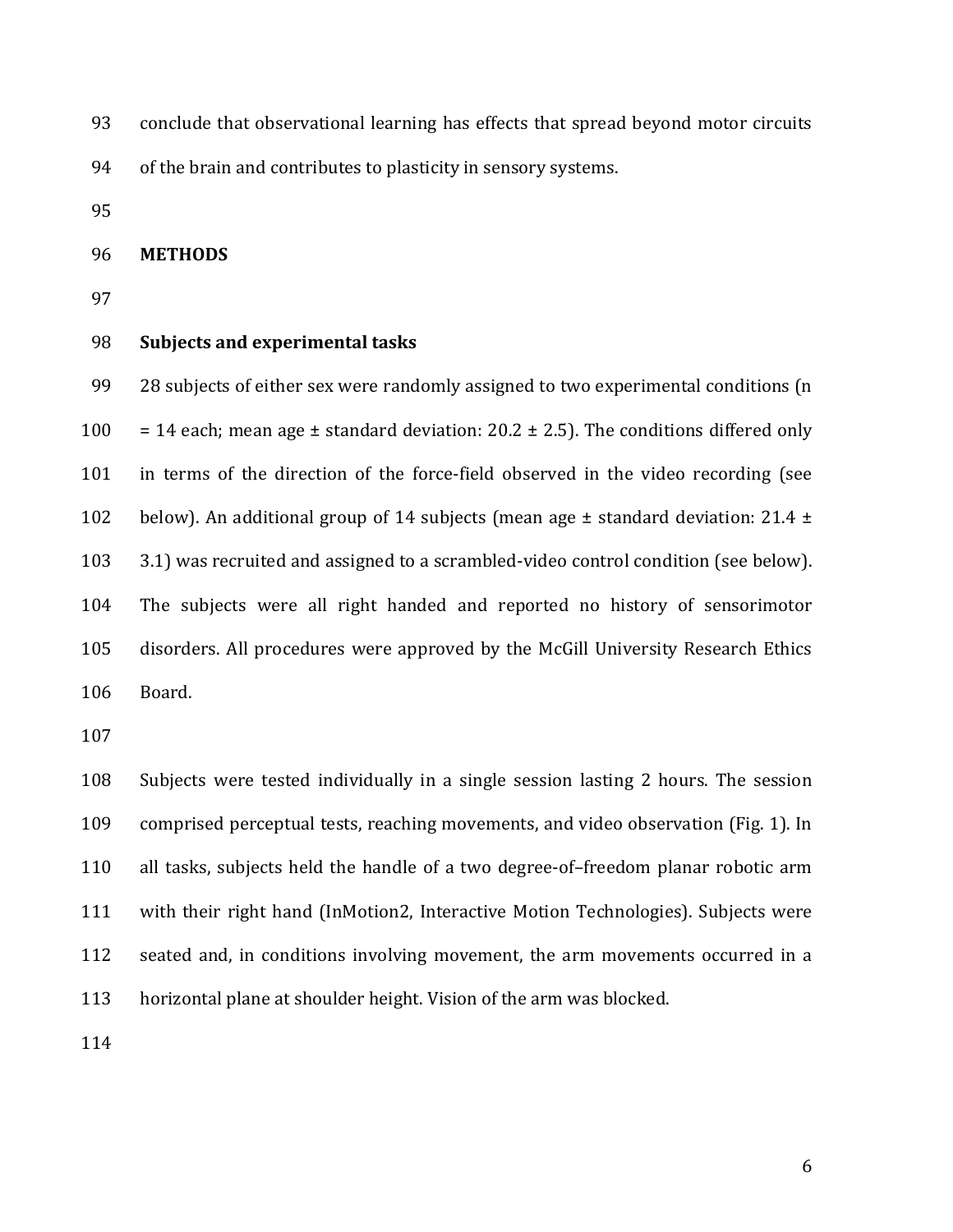115 At first, subjects were familiarized with the perceptual test and the reaching task. 116 Afterwards, the experiment began with a baseline estimate of sensed limb position. 117 Subjects then performed 100 straight-out reaching movements during which the 118 robot applied no force to the hand (null condition). Immediately following null-field 119 training, a second baseline estimate of sensed limb position was obtained. Subjects 120 were subsequently asked to watch a video recording of another individual 121 performing reaching movements in a velocity-dependent force-field (see below). 122 Following the video observation, another estimate of sensed limb position was 123 taken. Finally, subjects made 150 movements straight-out from the body, in a 124 velocity-dependent force-field, followed by a final estimate of sensed limb position. 125 Subjects were naïve with regard to the purpose of the study, and they received no 126 information about the force applied by the robot, in any stage of the experiment.

127

### 128 **Perceptual judgments**

129 Subject's perception of the boundary between left and right was estimated using an 130 adaptive procedure, as described previously (Ostry et al., 2010; Vahdat et al., 2011). 131 The perceptual tests were conducted with the eyes closed. The robot was 132 programmed to move the subjects' hand outward from a start position following a 133 fork-shaped trajectory (Fig. 2a). Subjects were instructed not to resist the action of 134 the robot. At the end of each movement, the subjects' hand was either to the left or 135 the right of the midline, by an amount that was computed on a trial-by-trial basis. 136 When the robot reached its final position, subjects were asked to indicate whether 137 the hand had been moved to the left or to the right. The sagittal plane movement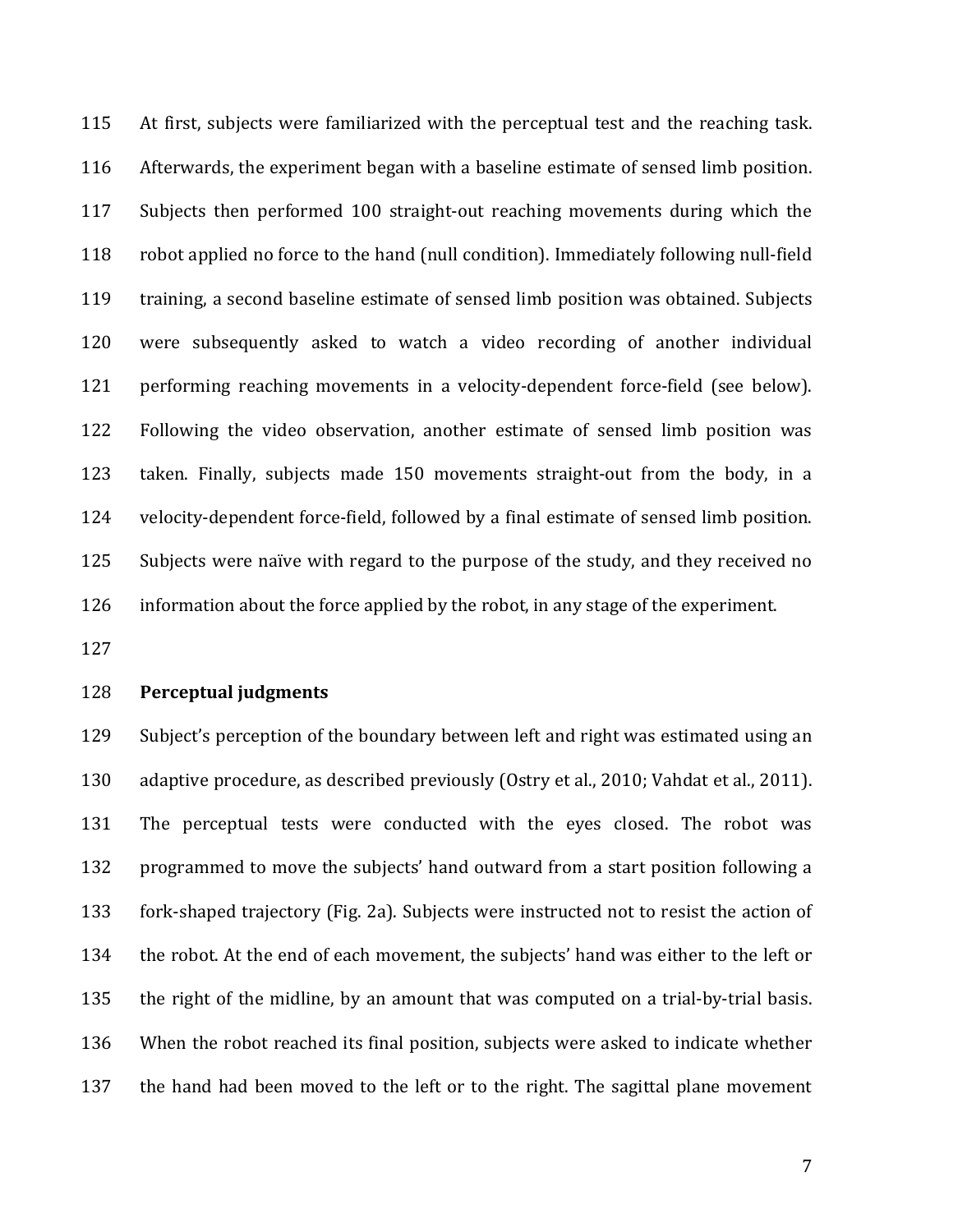138 amplitude in the perceptual tests was 15 cm for all trials. The lateral displacement 139 on the first movement of each run was randomly selected from a uniform 140 distribution with values ranging from 20 to 30 mm (in both directions). All 141 participants were able to correctly discriminate the direction of the first arm 142 deflection. On the next trial, the deflection was reduced by 10 mm, and this was 143 repeated on successive trials until the subject reported a change in the direction of 144 lateral displacement. At this point, we reduced the step size by half, and the next 145 displacement was in the opposite direction. The algorithm terminated whenever the 146 step size for the upcoming movement fell below 1 mm. Thus, on each trial, the 147 magnitude of the lateral deviation of the hand was modified in an adaptive manner 148 (Taylor and Creelman, 1967), until an estimate of the perceived boundary between 149 left and right was obtained. Each block of perceptual tests involved 6 runs. 150 Occasionally 4 runs were collected if the perceptual estimates converged slowly. 151 This procedure yielded a corresponding number of estimates of the right-left 152 boundary. On successive runs, the initial displacement direction alternated between 153 left and right.

154

155 To exclude the possibility of perceptual changes related to active motor outflow 156 (force production) during the perceptual testing phase, we measured the average 157 lateral force applied by the subjects to the robot handle during the final trial of each 158 PEST run. This is the trial in which the PEST algorithm converges, providing an 159 estimate of the perceptual boundary. To calculate this force, we took the difference 160 between the sensed force in the 500 msec before and the final 500 msec of the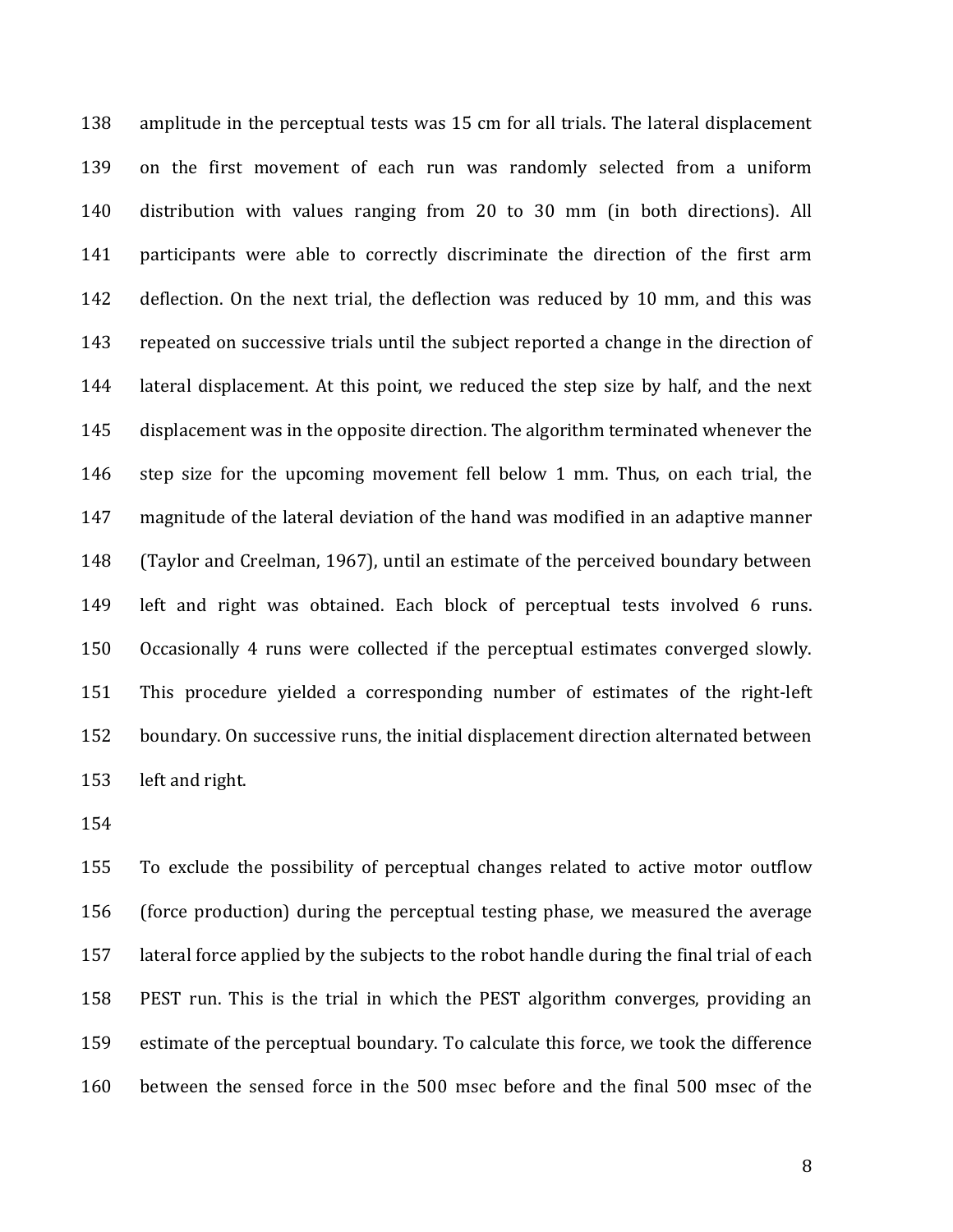161 plateau phase of servo displacement. The average displacement for the arm in this 162 time window was measured as 4.4 mm, and the average lateral force, across all 163 subjects and all conditions, was 1.14 Newton (about 110 grams). A force of this 164 magnitude would be expected simply due to the passive stiffness of the arm. This is 165 consistent with the idea that active force production was not a significant factor in 166 the obtained perceptual estimates.

167

### 168 **Reaching movements**

169 In the dynamics-learning task, subjects made reaching movements to a single visual 170 target. The start point was situated in the center of the workspace,  $\sim$  25 cm from the 171 subject's chest along the body midline. The target was located 15 cm directly in 172 front of the start position in the sagittal plane. The start and target positions were 173 represented by white circles, 20 mm in diameter. A yellow circle, 12mm in diameter, 174 provided the subject with visual feedback on the hand's current position. Note that 175 visual feedback was present during reaching movements and was not provided 176 during the perceptual testing phase. Subjects were also asked to move as straight as 177 possible. Visual feedback of movement duration was provided at the end of each 178 reaching movement by a target color change. The feedback was used to help 179 subjects achieve the desired movement duration, but no trials were removed from 180 analysis if subjects failed to comply with the speed requirement. At the end of each 181 trial, the robot returned the subject's hand to the start position. In the force-field-182 learning phase, the robot applied a counterclockwise load to the hand that primarily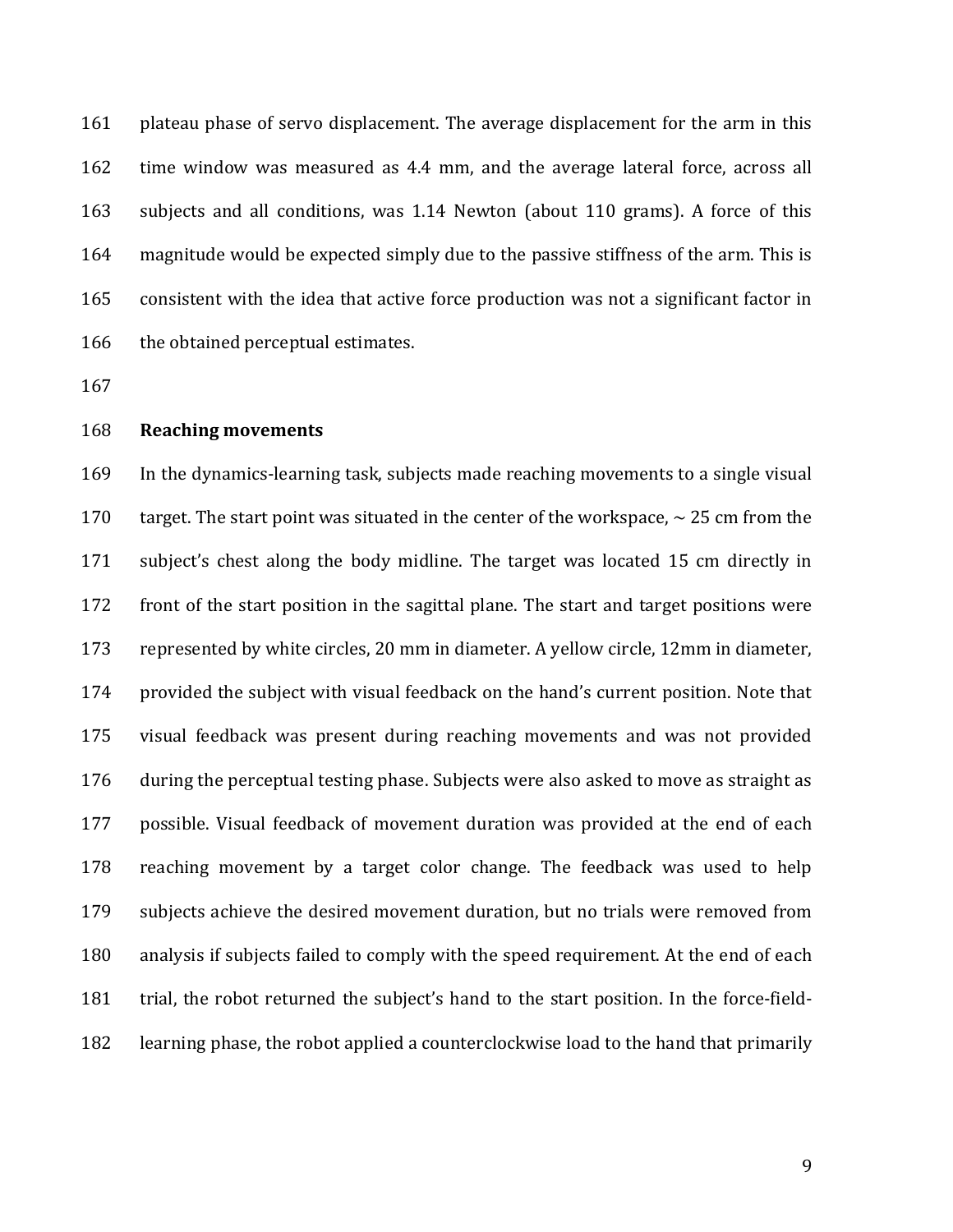183 acted to deflect the limb to the left. The force was applied to the hand according to 184 the following equation:

185

$$
186 \qquad \begin{bmatrix} f_x \\ f_y \end{bmatrix} = D \begin{bmatrix} 0 & 18 \\ -18 & 0 \end{bmatrix} \begin{bmatrix} v_x \\ v_y \end{bmatrix}
$$

187

188 where x and y are the lateral and sagittal directions,  $f_x$  and  $f_y$  are the commanded 189 force to the robot in Newtons,  $v_x$  and  $v_y$  are hand velocities in Cartesian coordinates 190 in meters per second, and D defines the direction of the force-field; For the 191 counterclockwise (CCW) force-field, D is -1.

192

### 193 **Video recordings**

194 Video recordings provided subjects with a screen-centered, top-down view of 195 another individual's right arm and the workspace within which movements to the 196 target were made. The recording depicted an individual moving to the target as the 197 robot applied perturbing force to the arm. In the CCW video recording, the forces 198 were the same as those later experienced by the observer (Congruent group); in the 199 CW video recording, the forces applied in the observational phase were opposite to 200 those later experienced by the observer (Incongruent group). These recordings 201 showed the progression from highly perturbed to straight movements typically 202 associated with motor learning. Superimposed on the video image were images of 203 the visual target and a cursor representing the position of the hand (Fig 1). Each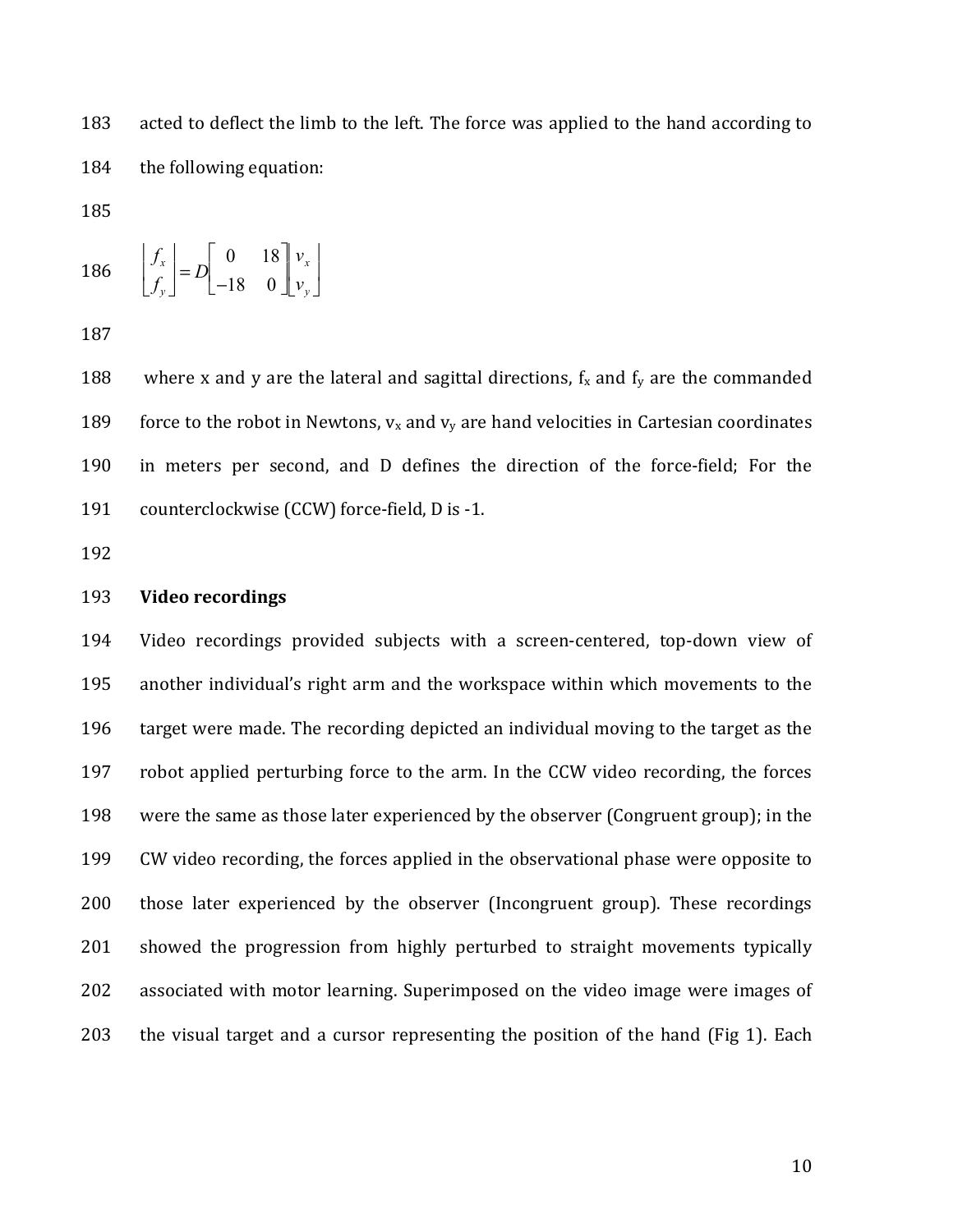204 recording was approximately 3 min in duration and demonstrated a series of 28 205 movements from the beginning of the force-field training sequence.

206

207 A third video was developed for the control experiment. This video comprised the 208 28 original movements from the CCW video that we utilized for the Congruent 209 group, but in this case the movements were presented in random order. The order 210 was further edited in order to minimize information potentially relevant to learning. 211 Thus, high-error movements were not presented in the first three trials, repetitive 212 sequences of low-error movements were not presented at the end and 213 homogeneous blocks of high or low-error trials were avoided.

214

215 All video presentations were repeated 5 times. The subject's task was to observe 216 attentively. No mention was made of the forces applied. To ensure that subjects paid 217 attention to the video recordings, we asked them to monitor the depicted 218 movements and report to the experimenter when movements made by the subject 219 in the video were too fast or slow, as indicated by the targets changing color. We 220 found that subjects were highly accurate (mean score > 90% correct), which 221 provides support for the idea that adequate attention was given to the observational 222 phase of the experiment. During observation, subjects were instructed to keep hold 223 of the robot handle, which was positioned to correspond to the starting position of 224 the actor on the screen.

225

226 **Data analysis**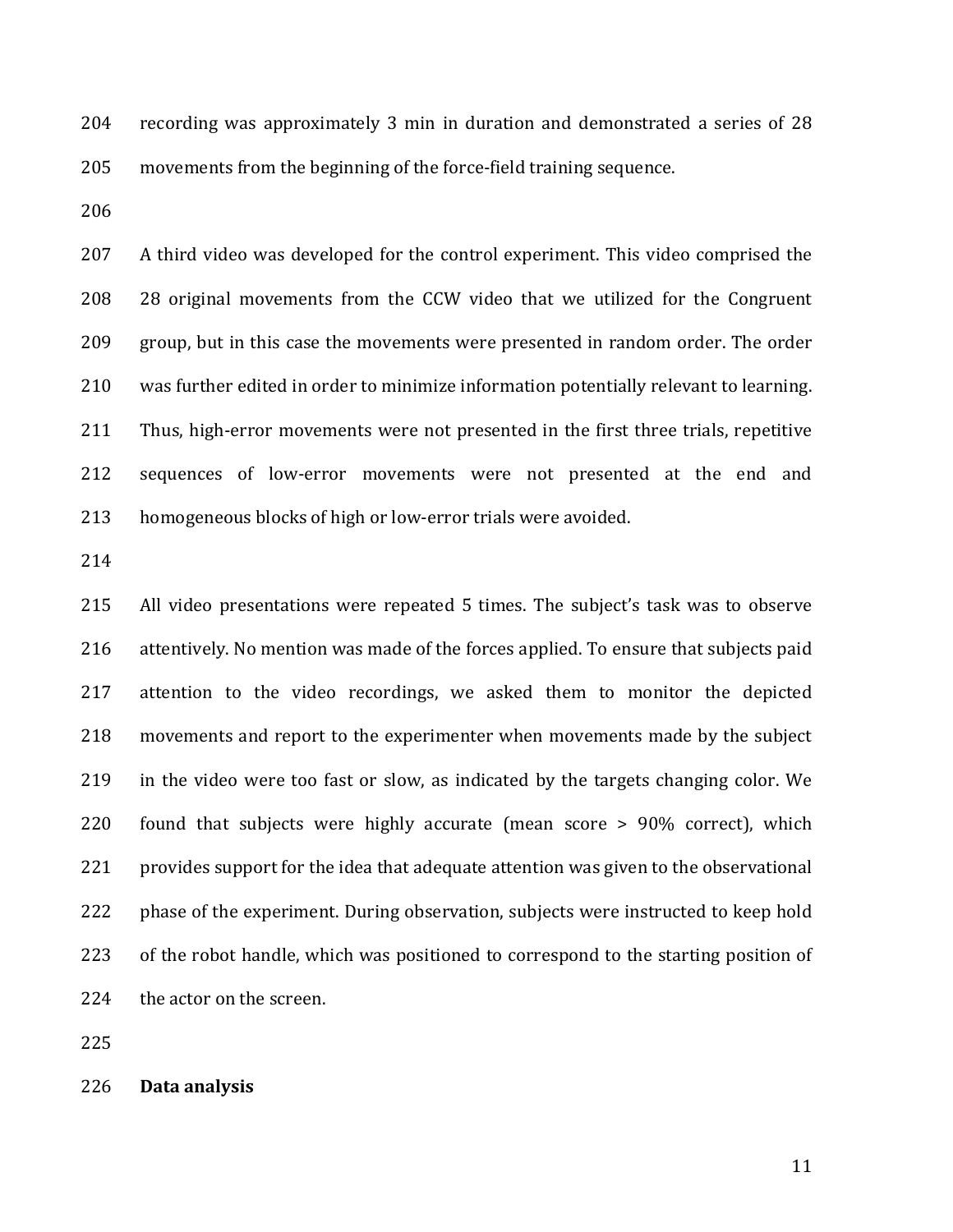227 The data from all perceptual runs in each phase of the experiment were used to 228 estimate the perceived boundary between left and right. The entire set of measured 229 lateral deviations and associated binary responses were fitted on a per-subject basis 230 with a logistic function that gave the probability of responding "the hand was 231 deflected to the right" as a function of the lateral position of the hand. We used a 232 least-squares error criterion (glmfit in Matlab) to obtain the fit. The 50% point of 233 the fitted function was taken as the perceptual boundary and used for purposes of 234 statistical analysis.

235

236 We assessed motor learning by calculating the perpendicular deviation of the hand 237 from a straight line connecting the start point and the target, at the movement peak 238 velocity (PDmaxv). We assessed the change in PDmaxv over trials by fitting a single 239 exponential function to the data averaged across subjects. The equation takes the form  $P = c - ae^{-bn}$ , where P is the PDmaxy on trial *n*. This function is well 241 approximated in the discrete domain by  $P(n) = c - a(1-b)^n$ , where *b* is the rate of 242 learning and *c* is the asymptotic performance level. Separate fits were conducted for 243 subjects that experienced force-fields congruent with their visual observation and 244 those for which the force-field training was incongruent.

245

246 To further investigate potential effects of the video recording on motor 247 performance, we also computed the perpendicular deviation of the hand from the 248 same straight line in an early stage of the movement, 100 ms following movement 249 onset (PD100). This particular variable was chosen for this test because it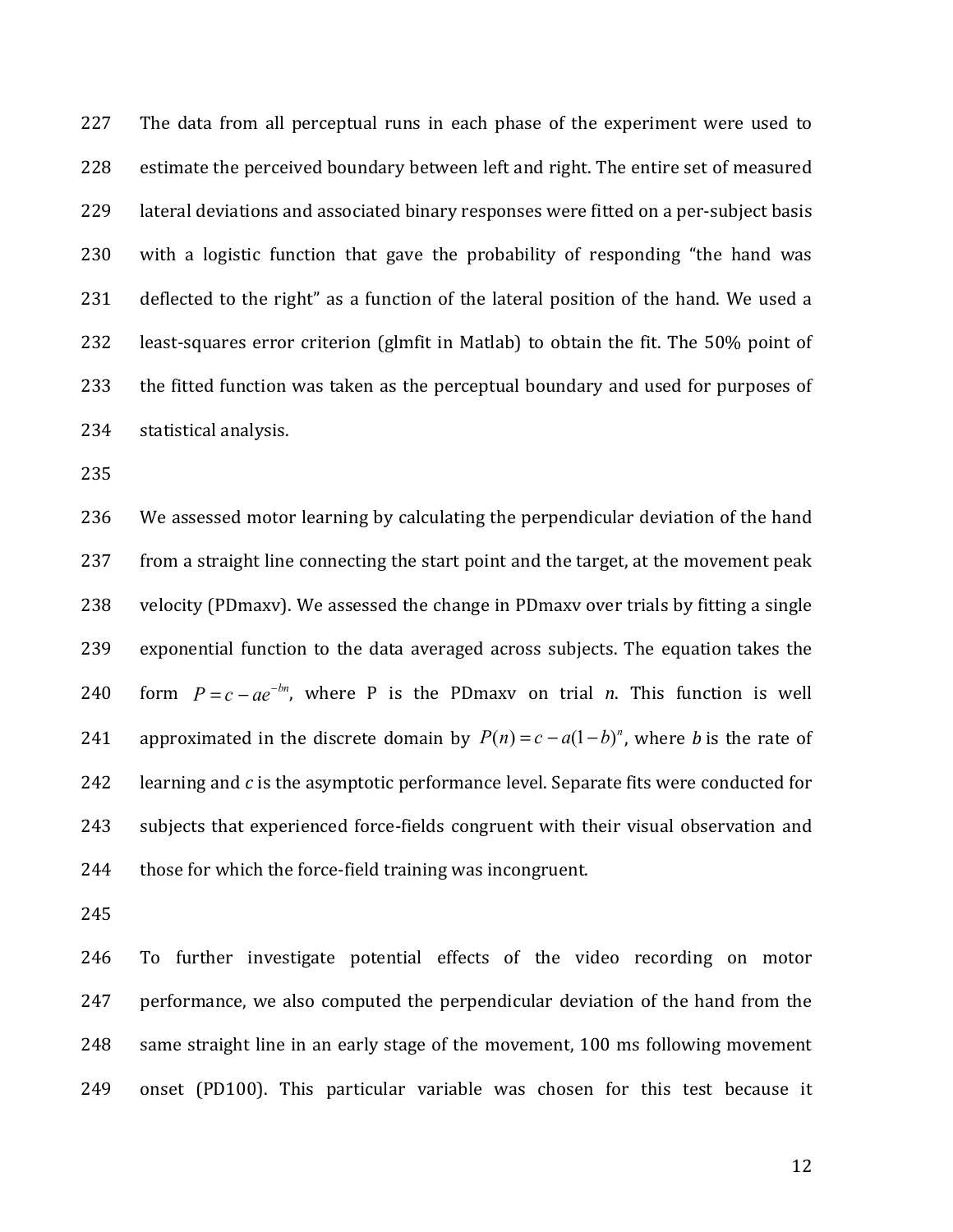250 minimizes the likelihood of feedback based corrections in limb trajectory measures. 251 For both PDmaxv and PD100, we quantified motor learning as the difference in 252 movement curvature between the final 5 and the first 5 movements in the force-253 field condition. In addition to mean movement curvature, we evaluated the 254 between-subjects variability of motor performance in the first part (10 movements) 255 of the force-field learning task.

256

257 Changes in somatosensory perception were evaluated statistically using ANOVA. To 258 compare motor learning in subjects that viewed CW versus CCW force-field learning 259 videos we employed independent-samples t tests. Differences in the variability of 260 motor performance were assessed by using Bartlett's test. The two groups showed 261 similar baseline estimates of sensed limb position, and no differences were found in 262 the two baselines, in either of the two groups  $(p > 0.1)$ . The second baseline was 263 therefore taken as the reference point for subsequent analyses.

264

#### 265 **RESULTS**

266 Participants were tested for somatosensory perception at the beginning of the 267 experimental session as well as at several points in the experimental sequence: 268 following reaching movements in the absence of any mechanical load (null 269 condition), following video observation and following force-field learning (Fig. 1).

270

271 Fig. 2b shows estimates of sensed limb position obtained for the two video 272 observation conditions. It is seen that there are shifts in sensed limb position that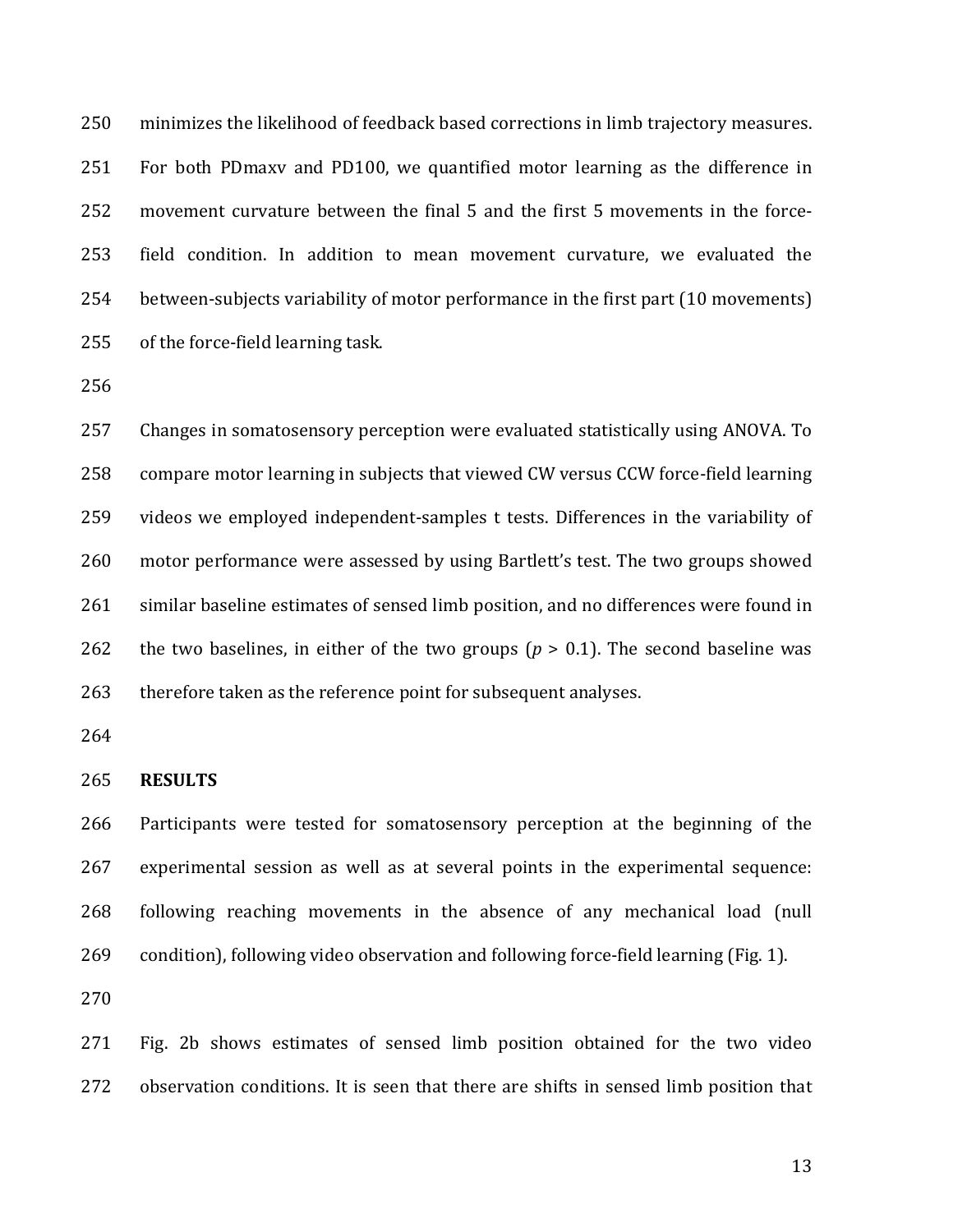273 vary with the pattern of force-field learning observed in the video. In both cases, 274 there is a shift in the perceptual boundary in a direction opposite to the observed 275 force. Thus, subjects that watched a video of adaptation to a rightward force-field 276 showed a leftward shift in the perceptual boundary and vice versa. This same 277 pattern of perceptual change is observed under actual force-field learning 278 conditions. When subjects were subsequently required to train under actual force-279 field conditions, further perceptual change was observed. For subjects in which the 280 force-field was congruent with the observed learning, we saw a further shift in the 281 perceptual boundary, in the same direction as that obtained during observational 282 learning. In contrast, when the learned force-field was incongruent with the 283 observed learning, the subsequent perceptual shift was in the direction one would 284 expect on the basis of the mechanical load (and resulted in the elimination of the 285 previous perceptual change). These effects are summarized in Fig. 2C which shows 286 changes in the perceptual boundary relative to the pre-videoclip baseline.

287

288 To test the hypotheses of the study, we designed statistical analyses that could 289 assess the specific effect of each manipulation separately. ANOVA was therefore 290 employed to assess perceptual change following video observation (Perceptual test 291  $2 - 1$  and following actual force-field learning (Perceptual test  $3 - 2$ ). ANOVA 292 revealed that the pattern of perceptual changes differed for subjects in the 293 congruent and incongruent experimental conditions  $(F(1,27) = 5.75, p < 0.03)$ . 294 Following video observation, sensed limb position was different for participants 295 who watched the CW videoclip and those who watched the CCW videoclip (post-hoc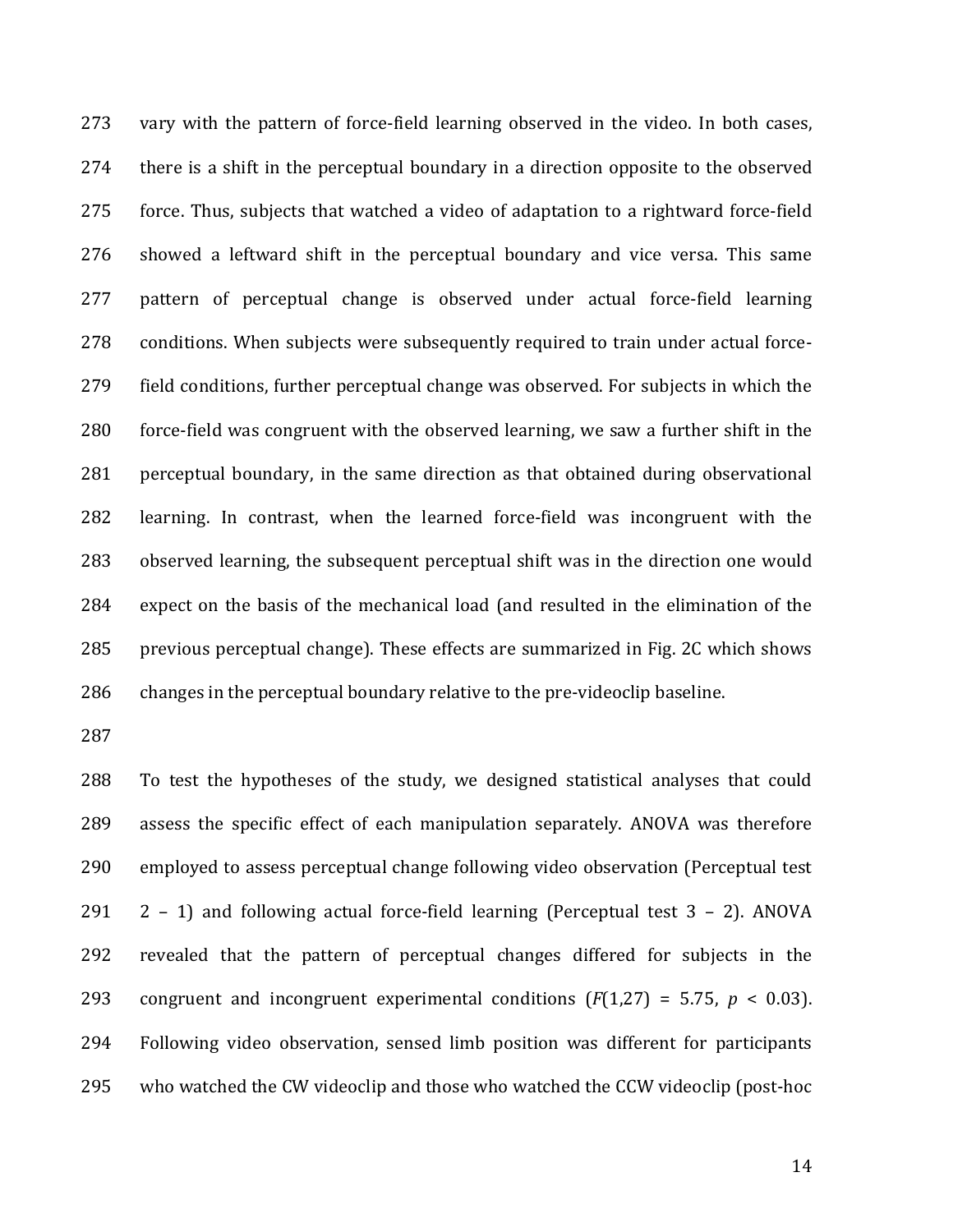296 comparison:  $p < 0.01$ ). Watching opposite forces led to opposite changes in sensed 297 limb position. The absolute change in sensed limb position due to video observation 298 was reliably different than zero  $(t(27) = 2.82, p < 0.01)$ .

299

300 The force-field learning followed video observation and resulted in changes in 301 sensed limb position that were in the same direction and of similar magnitude in the  $302$  two groups ( $p > 0.4$ ). When comparing this change in perception with the previous 303 change, following videoclip observation, differences emerged for the two groups. 304 The group that watched a CW force in the videoclip and then experienced a force-305 field in the opposite, CCW direction (shown in red in Fig. 2C), showed a significant 306 difference in perceptual change scores (post-hoc comparison: *p* < 0.02). In 307 particular, whereas the CW videoclip resulted in a leftward shift in the perceptual 308 boundary, subsequent training in a CCW field served to create a perceptual change 309 in the opposite direction. In contrast, for the group who first watched and then 310 experienced a CCW force-field (shown in blue Fig. 2C), both manipulations resulted 311 in rightward shifts in the perceptual boundary. The increased shift in the rightward 312 direction was not reliably different in magnitude than that which occurred due to 313 visual observation alone (*p* > 0.4).

314

315 We assessed whether the change in sensed limb position following actual force-field 316 learning was related to that experienced following video observation. For the group 317 that observed and experienced forces that acted in the same direction (CCW), a 318 highly significant inverse relationship was observed (Fig. 3). Subjects that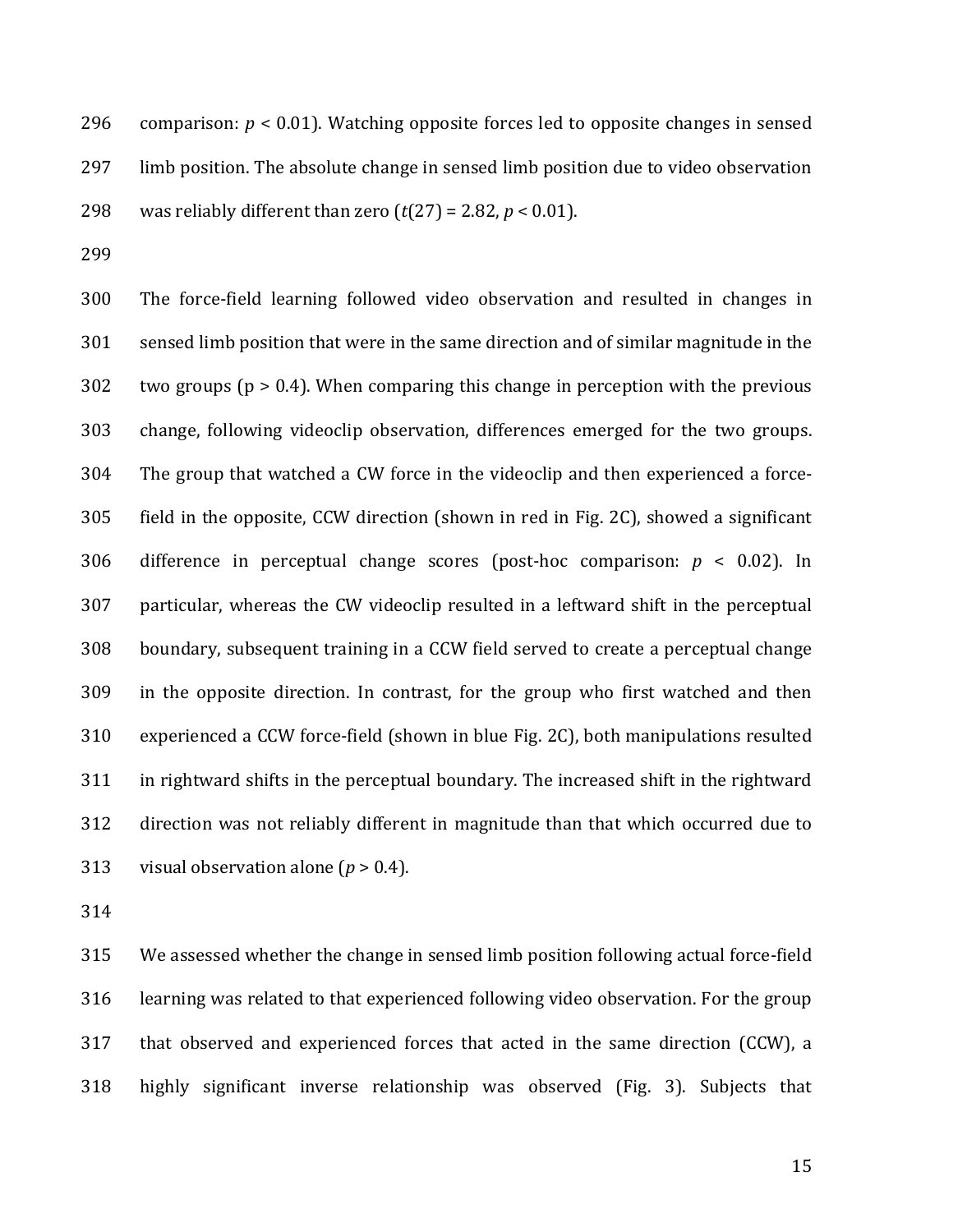319 experienced larger changes in sensed limb position following video observation had 320 smaller subsequent changes following force-field learning (*r* (13) = -0.66, *p* < 0.01). 321 Subjects that watched learning in one direction and then trained in an opposite 322 force-field showed no reliable correlation in changes in sensed limb position due to 323 the video and the actual force-field  $(r(13) = 0.29, p > 0.3)$ .

324

325 We compared changes in sensory perception following observational learning with 326 those reported previously in the context of actual force-field learning. For this 327 analysis we used the data from a previous study (Vahdat et al., 2011) in which we 328 used a similar experimental protocol (with n=13) and the same perceptual testing 329 procedure as employed here. The analysis focused on changes in sensed limb 330 position in the perceptual tests that were conducted following the primary 331 experimental manipulation, that is, immediately following actual versus 332 observational learning. A comparison of the two datasets revealed no differences in 333 the magnitudes of perceptual change between the observational and physical 334 learning conditions (*t*(25) = 0.65, *p* > 0.5). However, sensory change following actual 335 motor learning showed significantly less between-subjects variability, as compared 336 to motor learning by observing  $(t(12) = 10.51, p < 0.002)$ .

337

338 All subjects were tested for motor learning using a CCW force-field. Subjects who 339 had previously watched a movie showing a CCW force (congruent condition) 340 showed better performance in the motor learning task than subjects that watched a 341 CW force-field (incongruent directions) (Fig. 1). Asymptotic performance (mean  $\pm$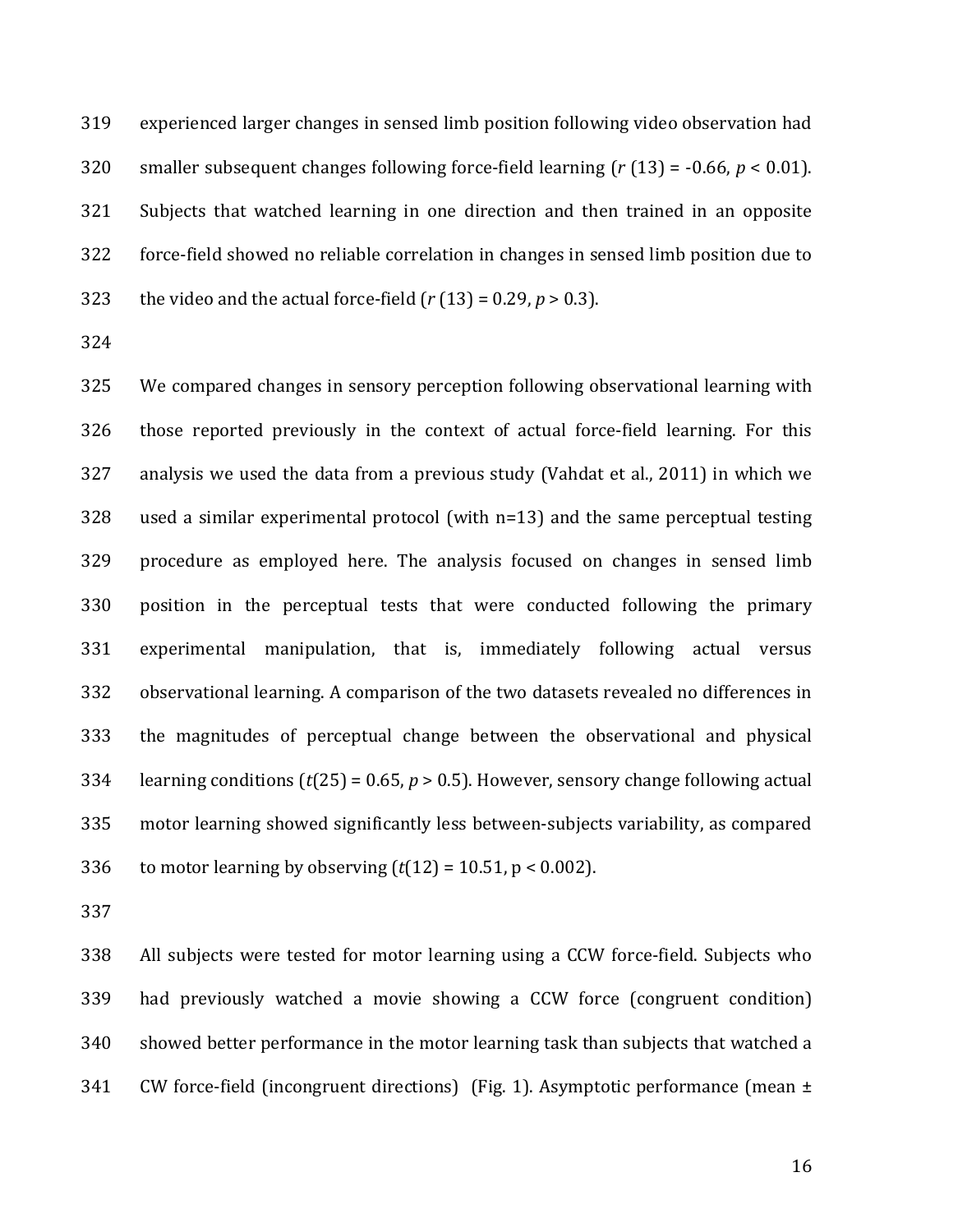342 99% CI) based on exponential fits to the PDmaxv was reliably better for subjects in 343 the congruent  $(-2.3 \pm 0.34 \text{ mm})$  than in the incongruent group  $(-4.3 \pm 0.4 \text{ mm})$ . The 344 overall goodness of fit was similar in the two groups  $(r^2 = 0.69$  and 0.61, for 345 congruent and incongruent conditions respectively).

346

347 We also evaluated the lateral deviation of the limb at a point 100 ms into the 348 movement (PD100). Fig. 4 shows that the amount of learning (that is, the decrease 349 following learning in the magnitude of lateral deviation 100 ms into the reaching 350 movement) was greater for subjects who experienced the same force in the 351 observational and actual learning tasks (*t*(26) = 2.16, *p* < 0.05). Measures of lateral 352 limb deviation at maximum velocity showed similar patterns, although the 353 difference was not statistically reliable. We observed differences in variability of 354 movement between the two conditions as well. The group exposed to a congruent 355 force in the observational and actual learning task showed less variability in 356 movements in the initial motor learning trials (PDmaxv:  $t(13) = 12.64$ ,  $p < .001$ ; 357 PD100: *t*(13) = 6.49, *p* < 0.02).

358

359 The results show that video observation produces reliable changes in both sensed 360 limb position and in motor performance. However, it is unclear whether the effects 361 depend specifically on the observation of learning or whether they are attributable 362 to the statistical distribution of the events in the visual display. In particular, the 363 videoclips show trajectories that are curved in a single direction, to the left for the 364 CCW videoclip and to the right for the CW clip. Thus, it is possible that the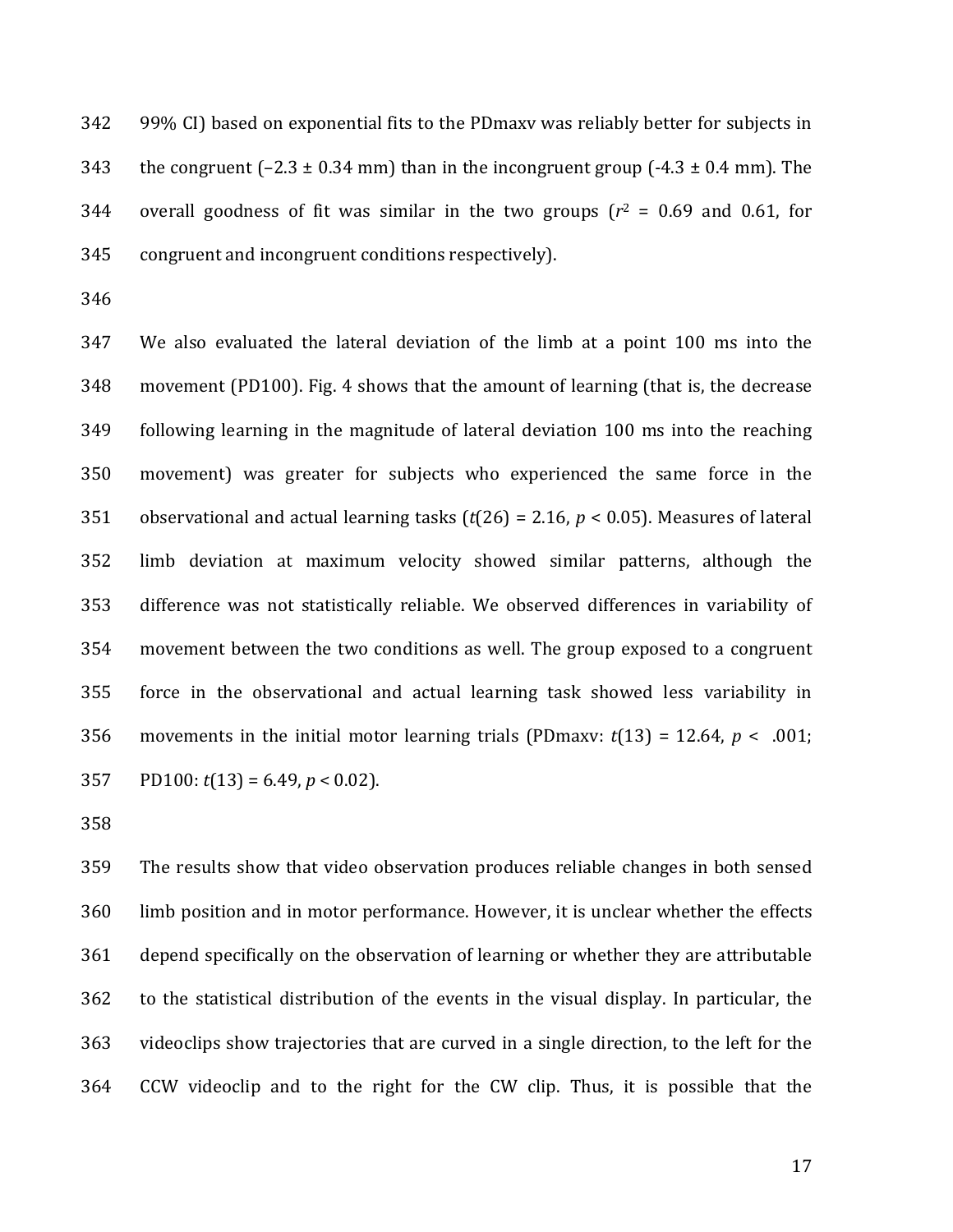365 asymmetric distribution of the visual input, rather than the observation of learning, 366 biases subjects toward one side of the workspace, thus producing changes in sensed 367 limb position.

368

369 As a control, we tested a further group of subjects that were exposed to the same 370 CCW videoclip employed before, except that in this case the order of the movements 371 in the video was randomized. In this way, the overall visual information presented 372 to subjects in the two experiments was the same. However, the video sequence did 373 not show learning but rather a random mixture of high and low-error trials. If the 374 distributional properties of the visual input are sufficient to induce the effects 375 described above, we would expect subjects to show a pattern of change in sensed 376 limb position similar to that observed for subjects in the congruent condition. A 377 comparable level of motor learning should also be observed.

378

379 Fig. 5a shows estimates of sensed limb position for the scrambled CCW video 380 observation condition, along with the data from the original video clips. The change 381 in sensed limb position due to scrambled CCW video observation was not reliably 382 different than zero  $(t(13) = -1.35, p > 0.19)$ , with half of the sample showing changes 383 in one direction and half in the other. Indeed, the overall pattern was opposite to 384 that of the CCW-video group, and not significantly different from the pattern of the 385 CW-video group  $(t = -0.51, p > 0.6)$ .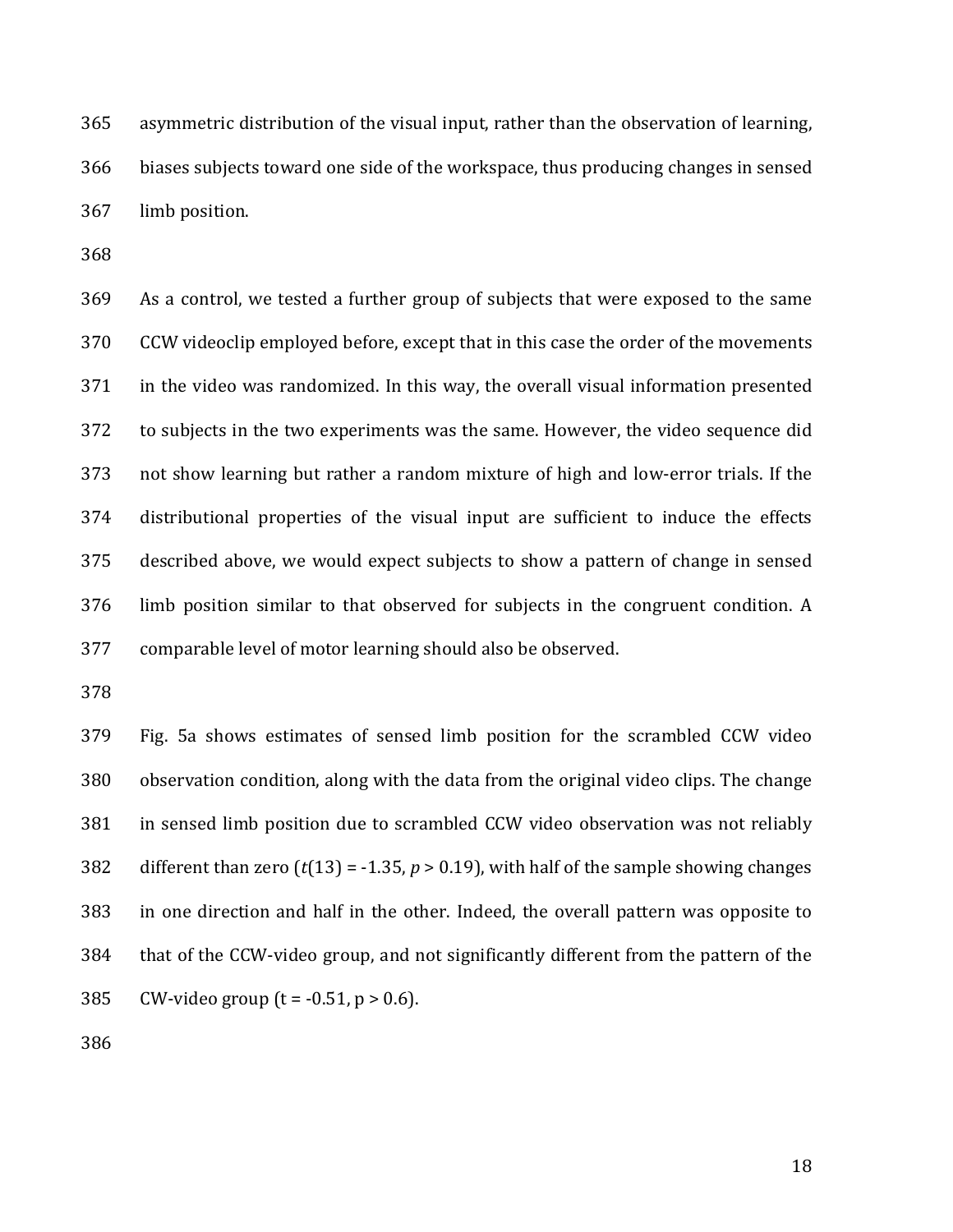387 We conducted further tests for changes to sensed limb position following video 388 observation using bootstrap procedures (bootstrp and bootci in Matlab). We 389 estimated the 95% confidence interval for the mean change in sensed limb position 390 (bias) following observation of the videoclip in the CCW, CW and the scrambled 391 CCW video control condition, using 100000 iterations each. For each of the two 392 experimental groups, the estimated change in sensed limb position was reliably 393 different than zero (C.I.: [0.0002, 0.0046] for the CCW-video group, [-0.0053, - 394 0.0003] for the CW-video group). This was not the case for the scrambled CCW 395 video control condition (C.I.: [-0.0042, 0.0005]).

396

397 Fig. 5b shows motor learning data for the scrambled CCW-video group, along with 398 learning data for the two original groups of subjects. Subjects in the scrambled CCW-399 video group exhibited asymptotic levels of motor learning that were intermediate to 400 the two other groups. Asymptotic performance based on exponential fits to the 401 PDmaxv (-3.5  $\pm$  0.3 mm, mean  $\pm$  99% CI;  $r^2$  = 0.73) was reliably better compared 402 than that of the group that observed an incongruent, CW video, but reliably worse 403 than subjects that observed the original CCW video  $(p < 0.01$  in each case). 404 Comparisons of motor learning based on the raw data resulted in the same overall 405 pattern, but without statistical significance.

406

#### 407 **DISCUSSION**

408 The present investigation tested the idea that observational motor learning 409 produces changes to somatosensory function, in addition to its effects on motor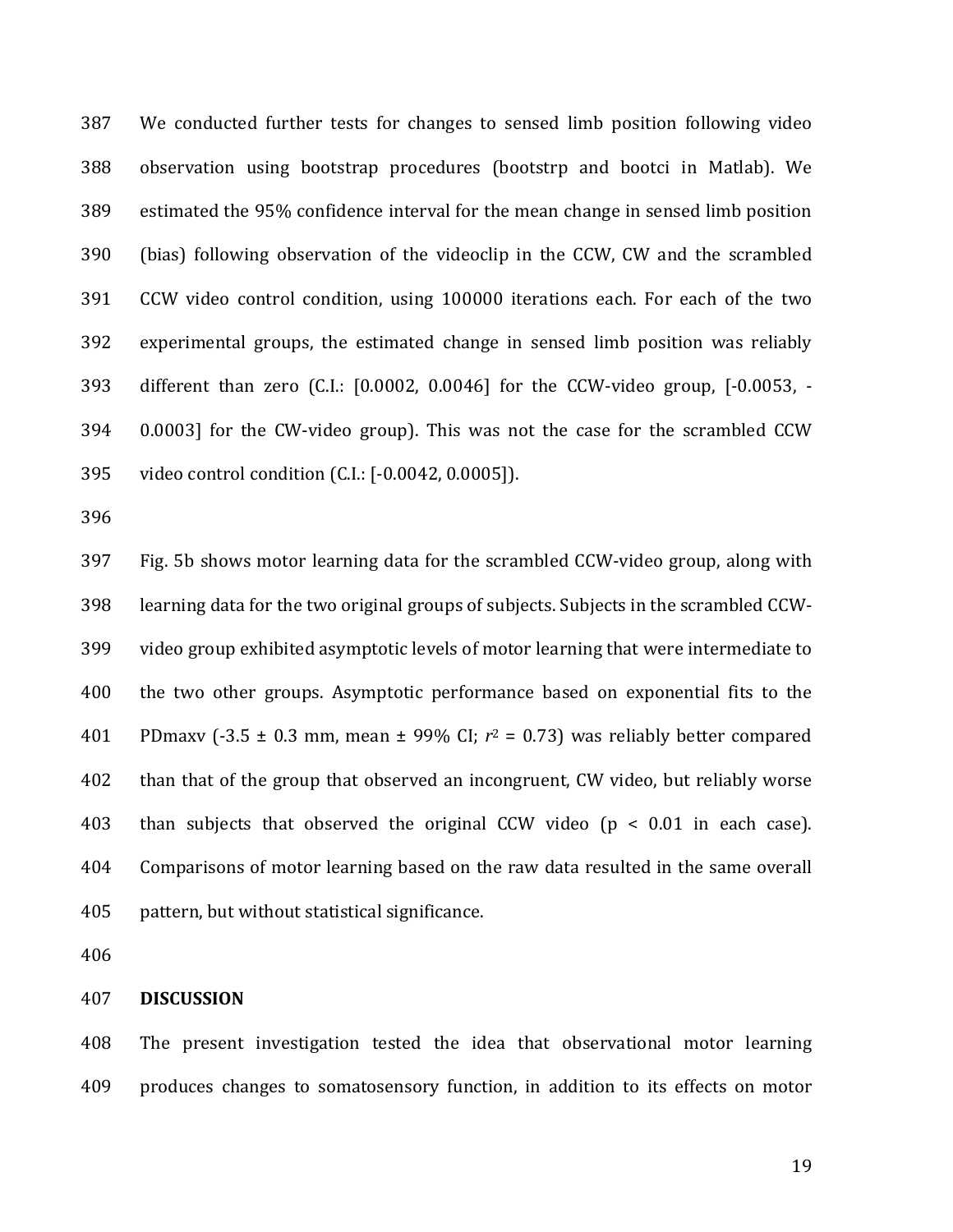410 learning. We found that sensed limb position changed following the observation of 411 an actor learning to reach in a force-field. The direction of the perceptual shift 412 depended on the direction of the observed force. These changes were in the same 413 direction as those previously described following actual motor learning (Ostry et al., 414 2010; Vahdat et al., 2011). Moreover, consistent with Mattar and Gribble (2005), 415 subjects that viewed videos that were congruent with subsequent force-field 416 learning showed greater amounts of learning and had movements that were less 417 variable.

418

419 These effects could not be attributed to the observation of movement error alone. A 420 control experiment showed that observing learning was important. Observing a 421 sequence of movements that randomly varied from high to low-error trials did not 422 produce reliable changes in sensed limb position. Random-video observation also 423 had a reduced impact on motor learning.

424

425 A similarity in the processes underlying perceptual change following observational 426 learning and actual motor learning is indicated by two related observations. First, 427 the average change in perception following observational learning is in the same 428 direction and of the same magnitude as the one for actual motor learning. Second, 429 observational learning and real physical practice appear to tap into the same 430 capacity for sensory change in that subjects that showed a greater change following 431 learning by observing showed a reliably smaller change following physical motor 432 learning, and vice versa. At the same time, the sensory outcome of the two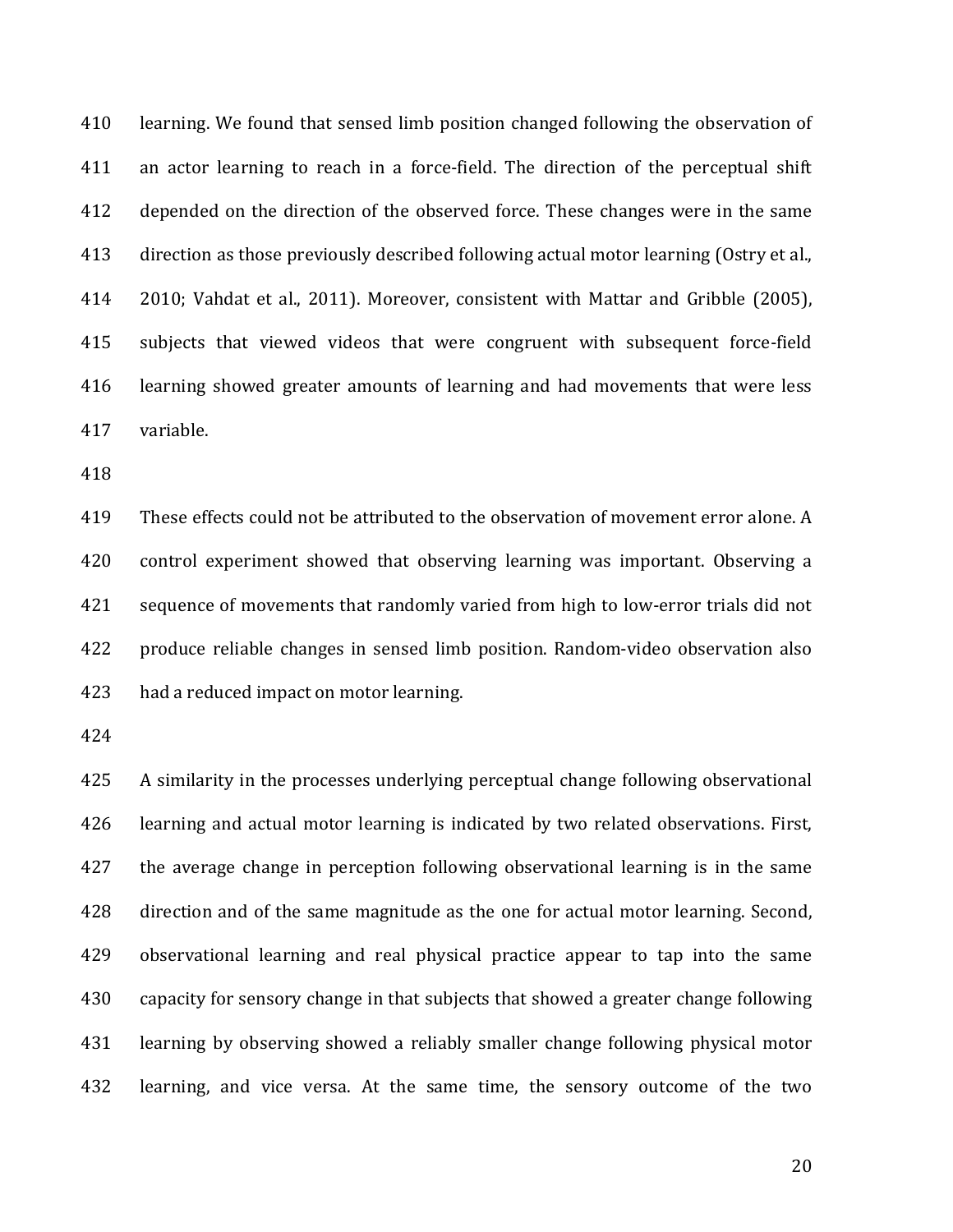433 procedures is not identical. Compared to the sensory shifts described in previous 434 investigations following physical learning, the changes reported here are 435 characterized by greater between-subjects variability. This is in line with previous 436 investigations showing, for the motor domain, similar performance between the 437 physical and imagined execution of actions, but with higher variability in the case of 438 imagery (Papaxanthis et al., 2002).

439

440 The present results show that motor learning affects both motor and sensory 441 systems, regardless of whether the learning is achieved by standard physical 442 practice or by observational learning. In the case of actual motor learning, changes 443 to both sensory and motor function presumably ensure that the systems remain in 444 register. Together with previous observations (Mattar and Gribble, 2005), the 445 present study provides support for a similar effect of observed motor learning on 446 the broader sensorimotor network that is responsible for motor adaptation.

447

448 A number of studies have now shown that the somatosensory areas of the brain 449 have mirror-like properties, resembling those that have been previously described 450 in premotor (Rizzolatti and Craighero, 2004) and affective (Wicker et al., 2003) 451 networks of the brain, such that they are active both when an action is observed as 452 well as when the same action is executed (Di Pellegrino et al., 1992). The 453 observation of the action of others has been shown to evoke activation in areas BA1 454 and BA2 and also second somatosensory cortex (Avikainen et al., 2002; Cross et al., 455 2006; Gazzola and Keysers, 2009; Keysers et al., 2010). BA2 activation has been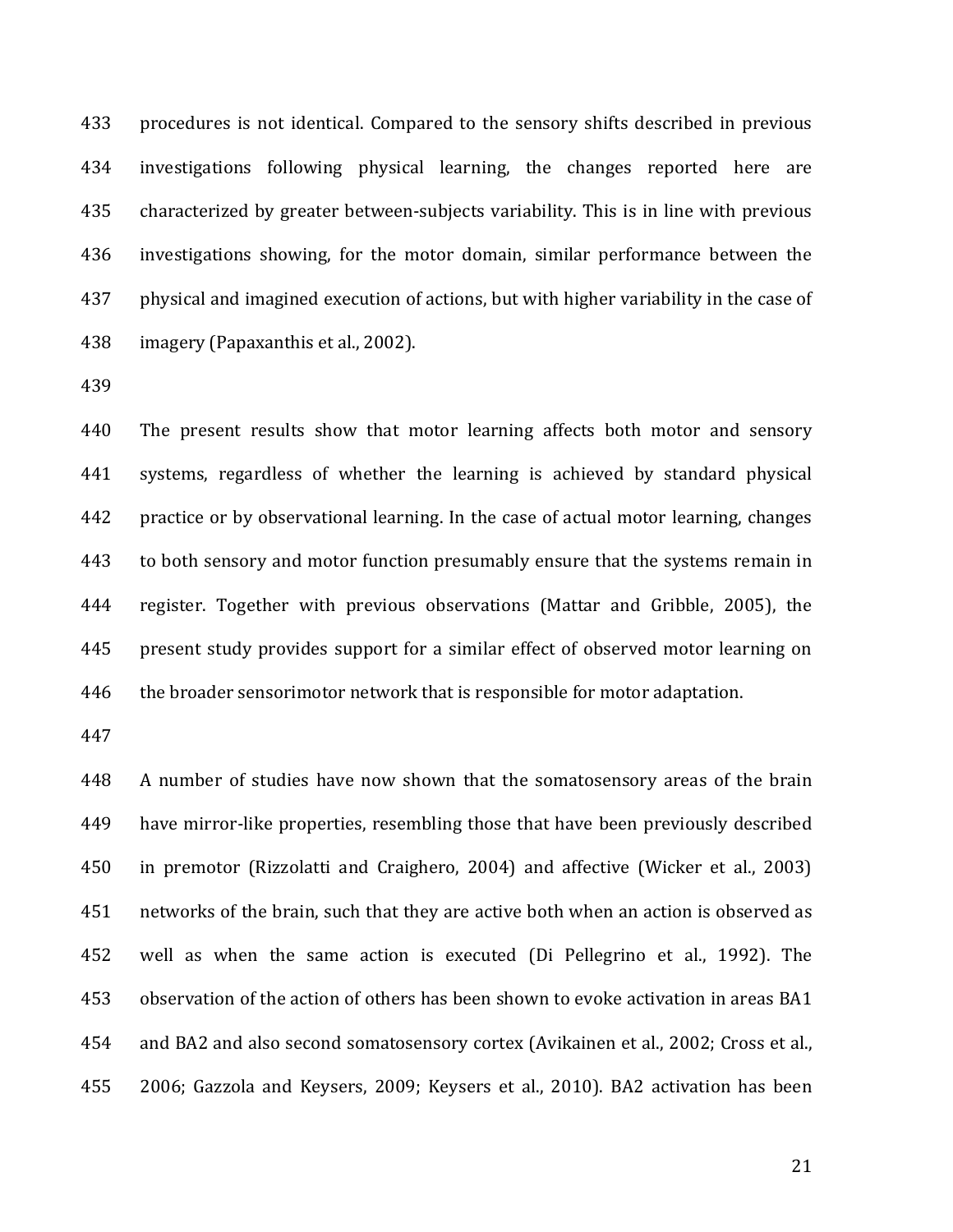456 reported for the observation of hands interacting with objects (Hasson et al., 2004; 457 Pierno et al., 2009). The influence of visual information on haptic processing in BA2 458 presumably depends on reciprocal connections between both BA2 and second 459 somatosensory cortex and regions of the intraparietal sulcus (e.g., the ventral 460 intraparietal area) and the inferior parietal lobule (Pons and Kaas, 1986; Lewis and 461 Van Essen, 2000; Rozzi *et al*., 2006). In the monkey these parietal areas have been 462 shown to combine visual, auditory and somatosensory information (Lewis and van 463 Essen, 2000; Maunsell and van Essen, 1983), which is relayed to somatosensory 464 cortex and to circuits in premotor cortex (Keysers and Perret, 2004). This pattern of 465 connections could provide the neural substrates by which the somatosensory 466 experience of adapting to a force field could be engaged by passive visual 467 observation. Moreover, these areas are similar to those implicated in the perceptual 468 changes that occur in conjunction with actual motor learning (Vahdat et al., 2011). 469 This latter network comprises second somatosensory cortex, ventral premotor 470 cortex and supplementary motor cortex. It is noteworthy that the primary brain 471 areas reported in action-observation studies, ventral premotor cortex, 472 supplementary motor area, inferior parietal lobule and the superior temporal sulcus 473 (Kilner, 2011) partially overlap those reported in the context of the perceptual 474 aspects of motor learning.

475

476 A previous study has shown that motor learning is similarly influenced by watching 477 a natural progression of learning, a scrambled sequence of high and low–error trials 478 or even a sequence of high-error trials alone (Brown et al., 2010). These results are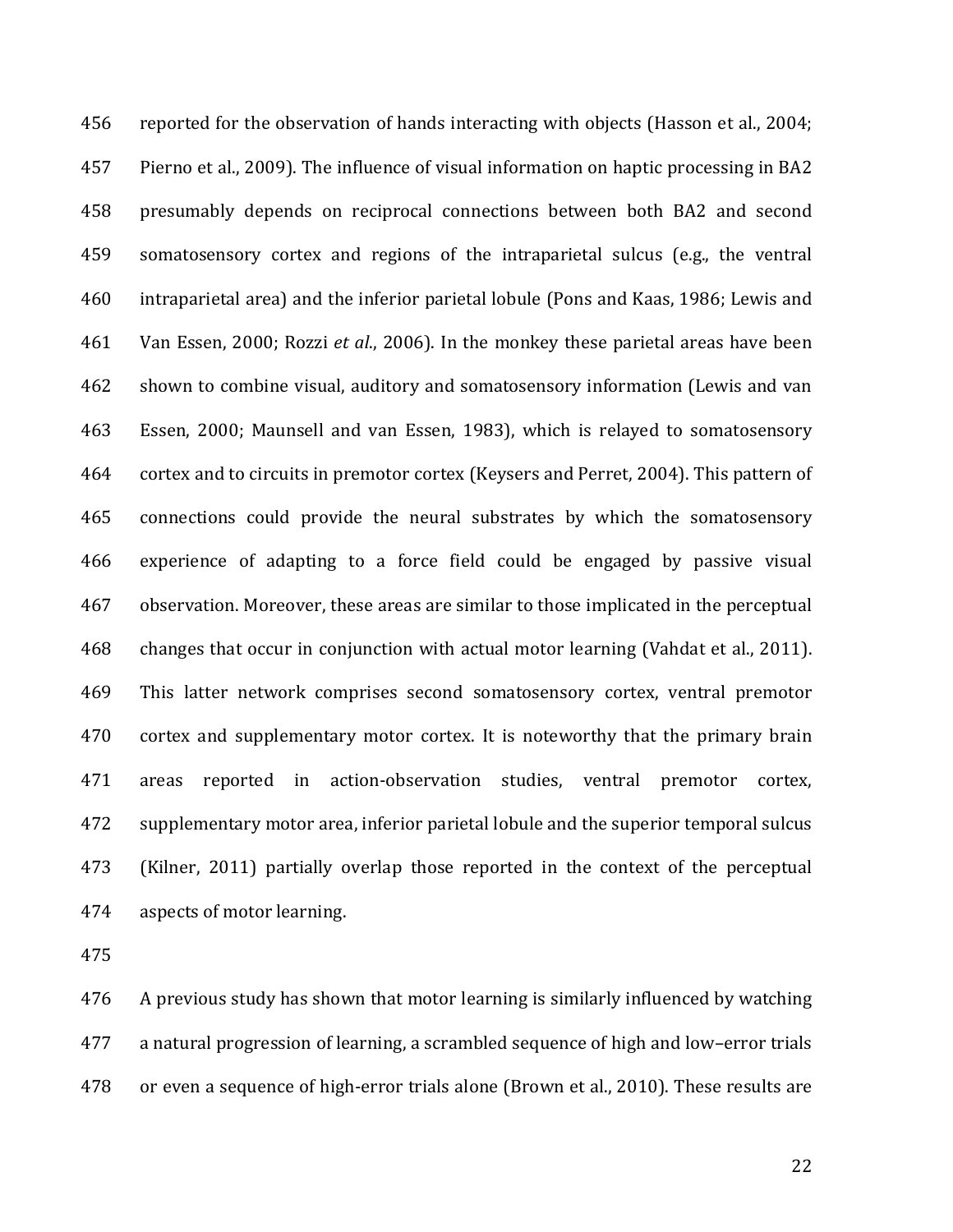479 not consistent with the findings of the present control study which shows that 480 observing a scrambled sequence of movements has no reliable effects on perceptual 481 function and reduced effects on motor learning. The difference in findings may lie in 482 the fact that the previous study utilized videos showing eight different directions of 483 movement, thus providing subjects with more examples of high-error movement, 484 compared to our study in which only one direction of movement was employed. It is 485 possible that in this previous study the amount of error information provided the 486 basis for effective learning even in the scrambled condition. In the present study, the 487 relatively sparse error information uncovered the importance of a coherent learning 488 sequence for the success of observational learning. It should also be noted that this 489 previous study (Brown et al., 2010) did not measure sensed limb position. This 490 leaves open the possibility that their scrambled videos produced only a partial 491 learning, one that involved the motor component but did not extend to the 492 somatosensory system. In the present control study there were no significant 493 changes to estimates of sensed limb position following the observation of a 494 scrambled CCW video. Half of the subjects tested in the control condition showed 495 perceptual shifts in one direction and half in the other. However, the overall trend in 496 the perceptual judgments was in a direction opposite to that obtained with the 497 standard CCW video that shows learning, and closer to that of the CW video. Indeed 498 it is interesting to consider the possibility that when participants are visually 499 exposed to movements that do not involve learning, but are systematically biased 500 toward one side of the workspace different mechanisms of cross-modal perceptual 501 learning are engaged. An effect similar to that in the present control condition has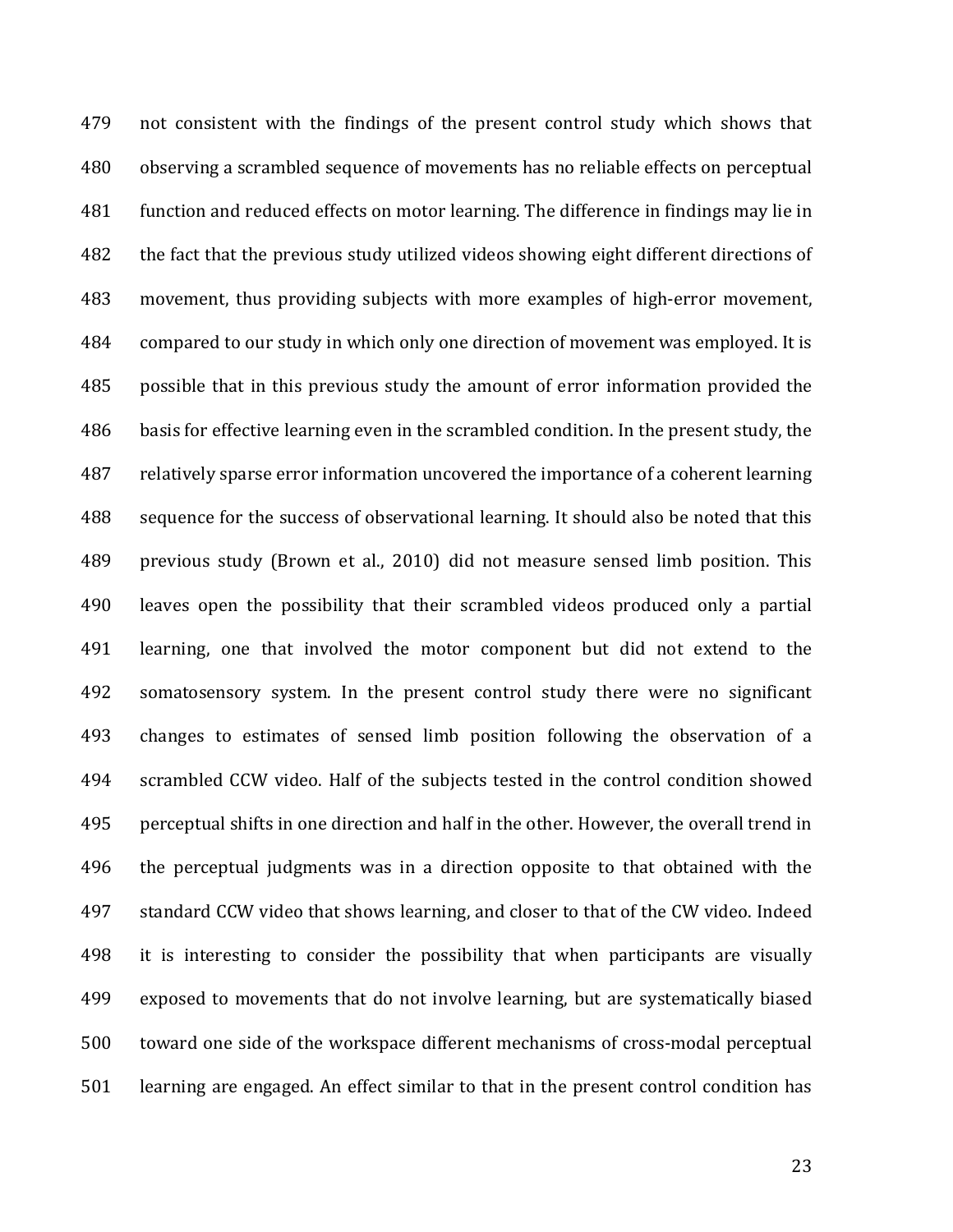502 been observed in speech listening studies where a habituation-like phenomenon has 503 been reported. When subjects are repeatedly exposed to a given vowel sound at one 504 end of an auditory continuum, their ability to discriminate it from the vowels at the 505 other end is altered. There is a shift in the perceptual boundary such that subjects 506 are more likely to classify subsequent sounds as belonging to the other category 507 (Cooper, 1974). Similarly, in our study participants who have been repeatedly 508 exposed to movements deviated toward the left modify their subsequent perceptual 509 classification reporting a greater number of deviations in the other direction (by 510 shifting their perceptual boundary toward the left). If a similar mechanism underlies 511 the results of the present control condition and that observed in speech listening 512 studies, then one would expect that presentation of a scrambled CW video would 513 yield a symmetrical effect, with somatosensory judgments biased toward the right. 514 While the present investigation was aimed at testing the effects of observing 515 learning on somatosensory function, it would be of additional interest to assess 516 possible habituation phenomena in experiments involving somatosensory 517 classification and learning.

518

519 The results reported here have potential application in the field of rehabilitation, 520 given the increasing interest in action observation training for the rehabilitation of 521 stroke patients (Celnik et al., 2008). Properly designed action-observation trainings 522 could potentially be used to improve the recovery of sensory function in stroke 523 patients. Additionally, the evaluation of sensory function could become a valuable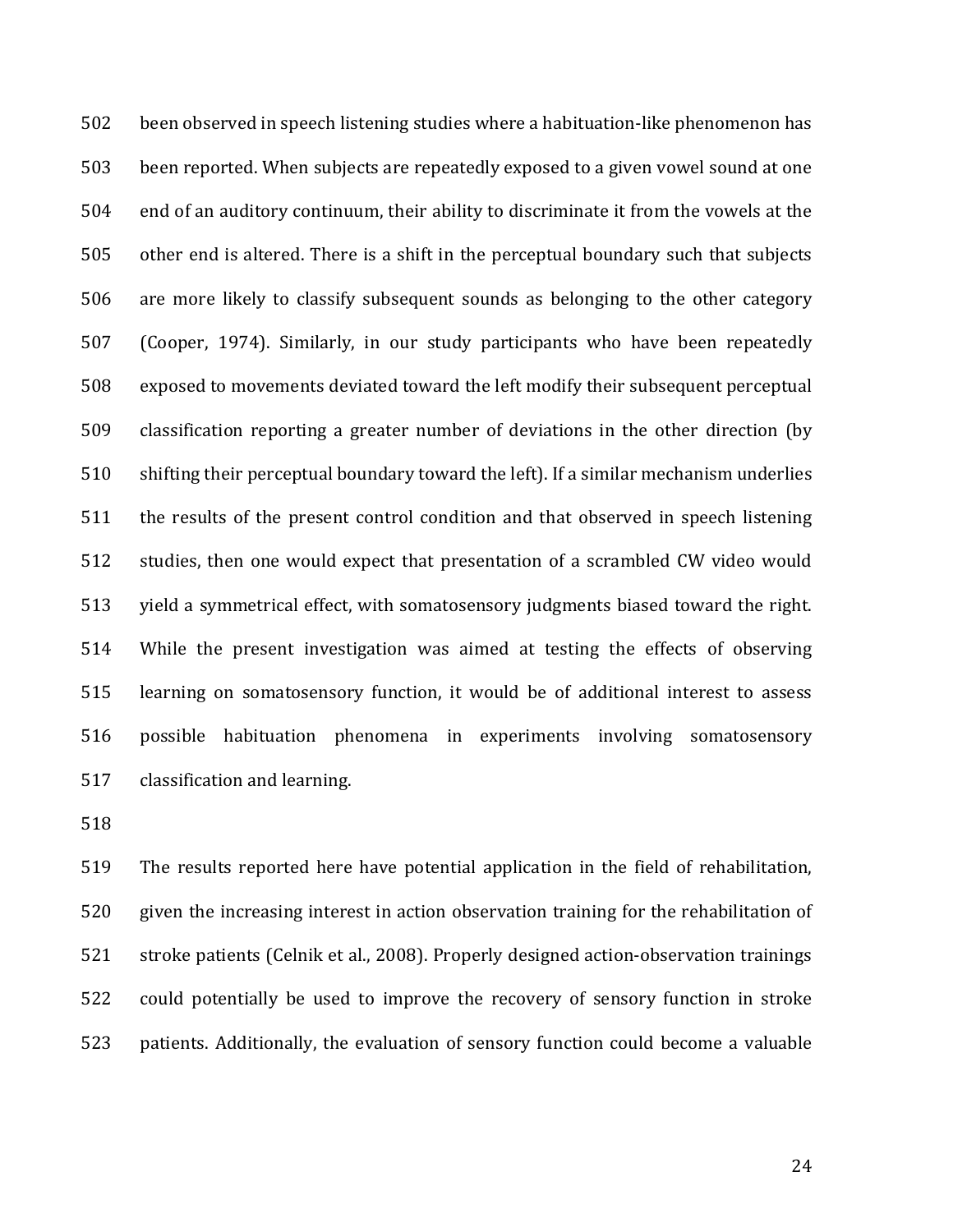- 524 complementary tool for assessing the outcome of action-observation training aimed
- 525 at restoring motor function.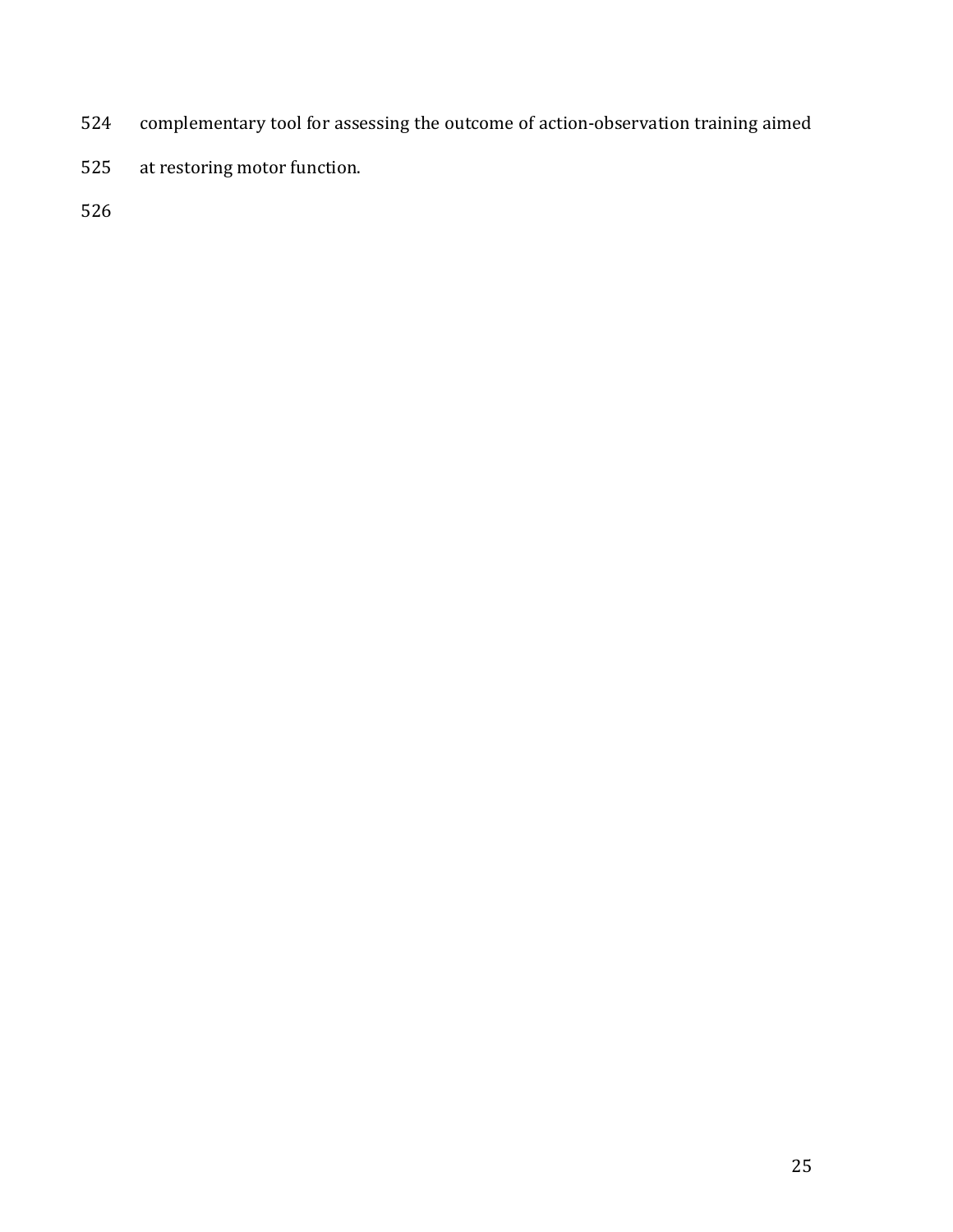528 The authors declare no competing financial interests.

529

#### 530 **Acknowledgments**

531 We thank Guillaume Houle for technical assistance.

532

### 533 **Grants**

- 534 This research was supported by the National Institute of Child Health and Human
- 535 Development (R01 HD075740) and by Le Fonds Quebecois de la Recherche sur la
- 536 Nature et les Technologies (Québec). BNF was supported by the Ph.D. program of
- 537 the University of Milano-Bicocca (Italy).

538

## 539 **Authors' contribution**

- 540 BNF, MD, EB, DJO designed research, BNF performed research, BNF, MD analyzed
- 541 data, BNF, MD, EB, DJO wrote the paper.

542

543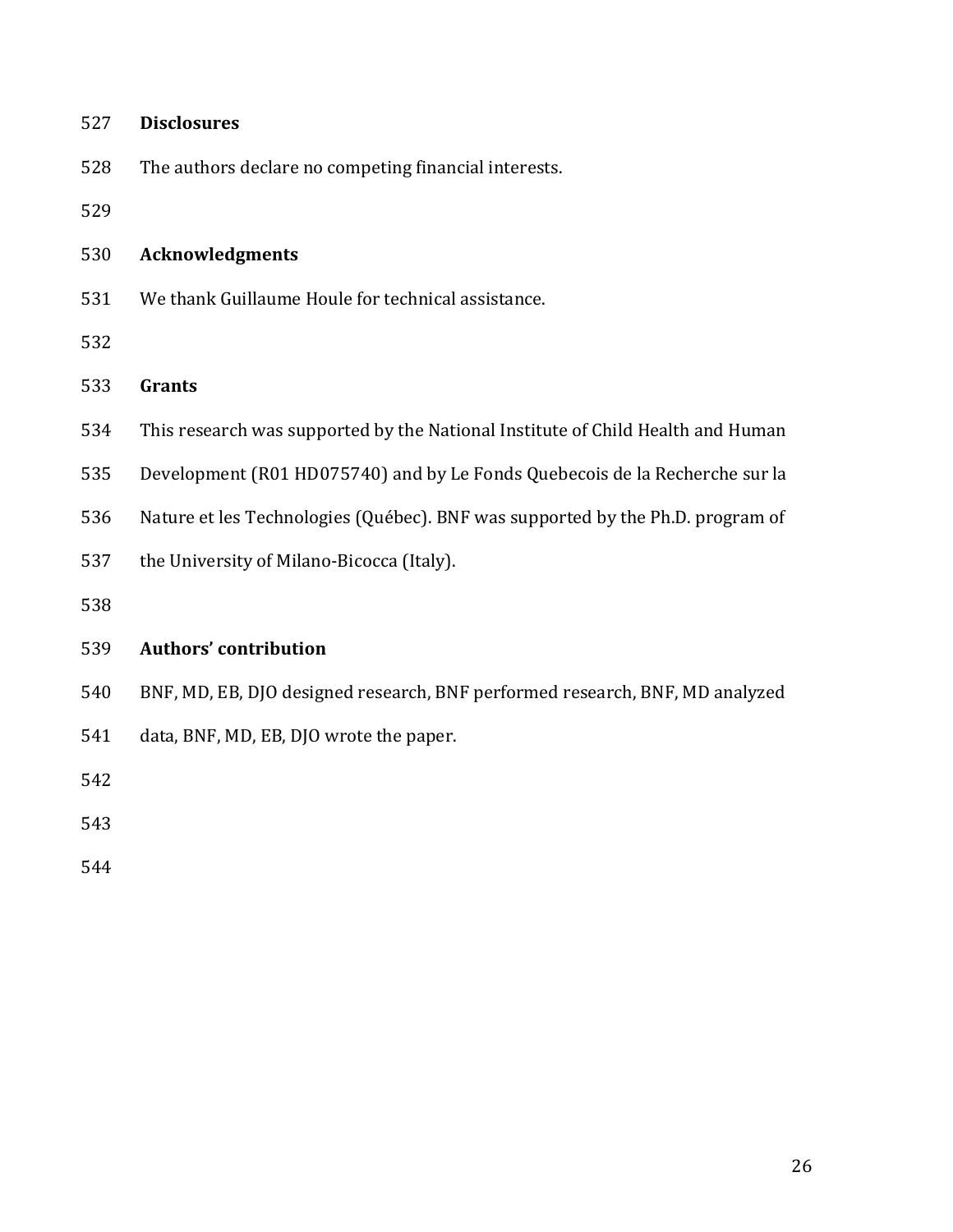| 545 | <b>References</b>                                                                     |
|-----|---------------------------------------------------------------------------------------|
| 546 |                                                                                       |
| 547 | Avikainen S, Forss N, Hari R. Modulated activation of the human SI and SII cortices   |
| 548 | during observation of hand actions. Neuroimage 15: 640-646, 2002                      |
| 549 |                                                                                       |
| 550 | Brown LE, Wilson ET, Gribble PL. Repetitive transcranial magnetic stimulation to the  |
| 551 | primary motor cortex interferes with motor learning by observing. J Cogn Neurosci 21: |
| 552 | 1013-1022, 2009.                                                                      |
| 553 |                                                                                       |
| 554 | Brown LE, Wilson ET, Obhi SS, Gribble PL. Effect of trial order and error magnitude   |
| 555 | on motor learning by observing. <i>J Neurophysiol</i> 104: 1409-1416, 2010.           |
| 556 |                                                                                       |
| 557 | Celnik P, Webster B, Glasser DM, Cohen LG. Effects of action observation on           |
| 558 | physical training after stroke. Stroke 39: 1814-1820, 2008.                           |
| 559 |                                                                                       |
| 560 | <b>Cooper WE.</b> Adaptation of phonetic feature analyzers for place of articulation. |
| 561 | J Acoust Soc Am 56: 617-27, 1974.                                                     |
| 562 |                                                                                       |
| 563 | <b>Cressman EK, Henriques DY.</b> Sensory recalibration of hand position following    |
| 564 | visuomotor adaptation. J Neurophysiol 102: 3505–3518, 2009.                           |
| 565 |                                                                                       |
| 566 | Cross ES, Hamilton AF, Grafton ST. Building a motor simulation de novo: observation   |

of dance by dancers. *Neuroimage* 31: 1257-1267, 2006.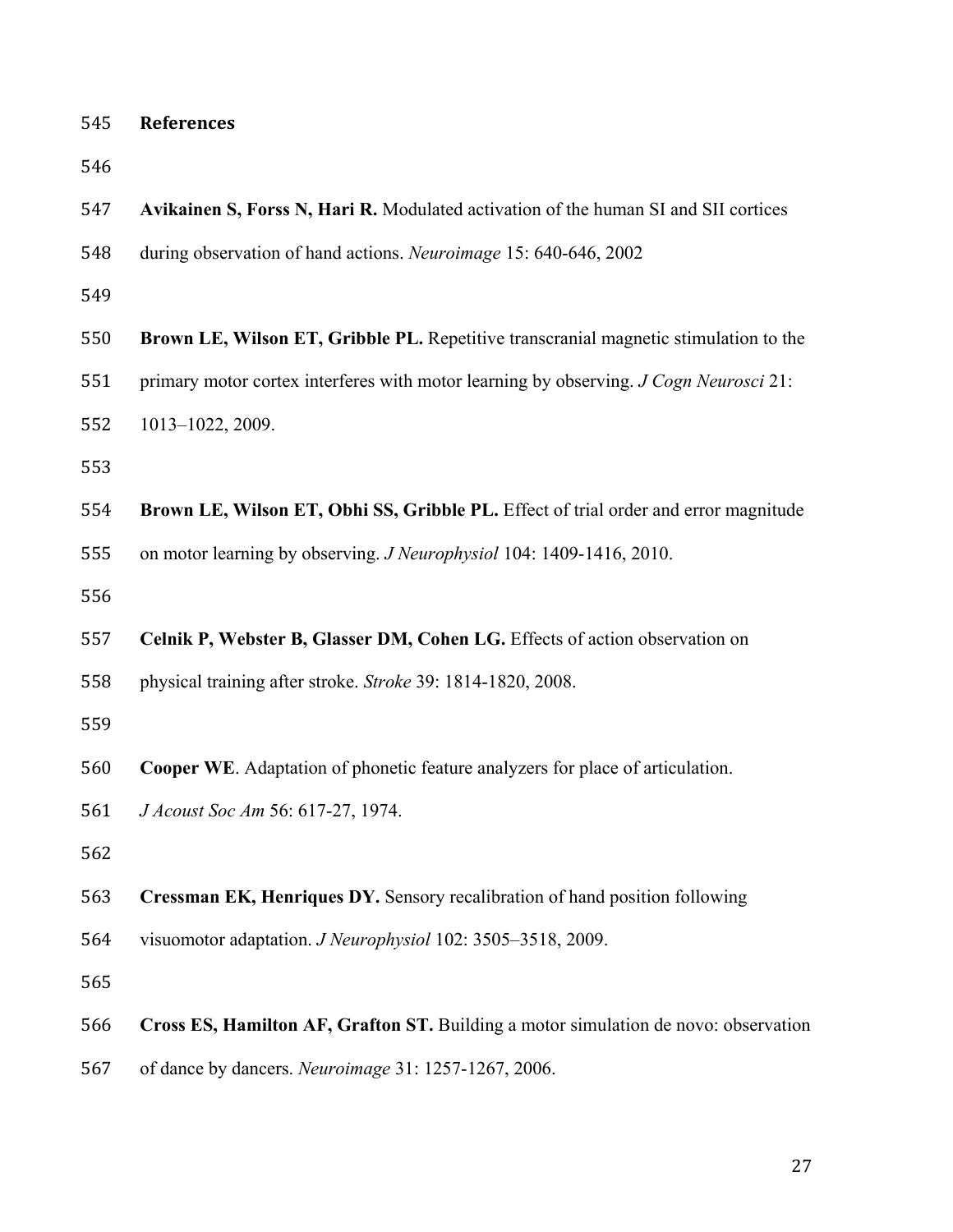| 569 | Di Pellegrino G, Fadiga L, Fogassi L, Gallese V, Rizzolatti G. Understanding motor      |
|-----|-----------------------------------------------------------------------------------------|
| 570 | events: a neurophysiological study. Exp Brain Res 91: 176-180, 1992.                    |
| 571 |                                                                                         |
| 572 | Gazzola V, Keysers C. The observation and execution of actions share motor and          |
| 573 | somatosensory voxels in all tested subjects: single-subject analyses of unsmoothed fMRI |
| 574 | data. Cereb Cortex 19: 1239-1255, 2009.                                                 |
| 575 |                                                                                         |
| 576 | Haith A, Jackson C, Miall R, Vijayakumar S. Unifying the sensory and                    |
| 577 | motor components of sensorimotor adaptation. Adv Neural Inf Process Syst 21: 593–600,   |
| 578 | 2008.                                                                                   |
| 579 |                                                                                         |
| 580 | Hasson U, Nir Y, Levy I, Fuhrmann G, Malach R. Intersubject synchronization of          |
| 581 | cortical activity during natural vision. Science 303: 1634-1640, 2004.                  |
| 582 |                                                                                         |
| 583 | Keysers C, Kaas JH, Gazzola V. Somatosensation in social perception. Nat Rev            |
| 584 | Neurosci 11: 417-428, 2010.                                                             |
| 585 |                                                                                         |
| 586 | Keysers C, Perrett DI. Demystifying social cognition: a Hebbian perspective. Trends     |
| 587 | Cogn Sci 8: 501-507, 2004.                                                              |
| 588 |                                                                                         |
| 589 | Kilner JM. More than one pathway to action understanding. Trends Cogn Sci 15: 352-      |
| 590 | 357, 2011.                                                                              |
|     |                                                                                         |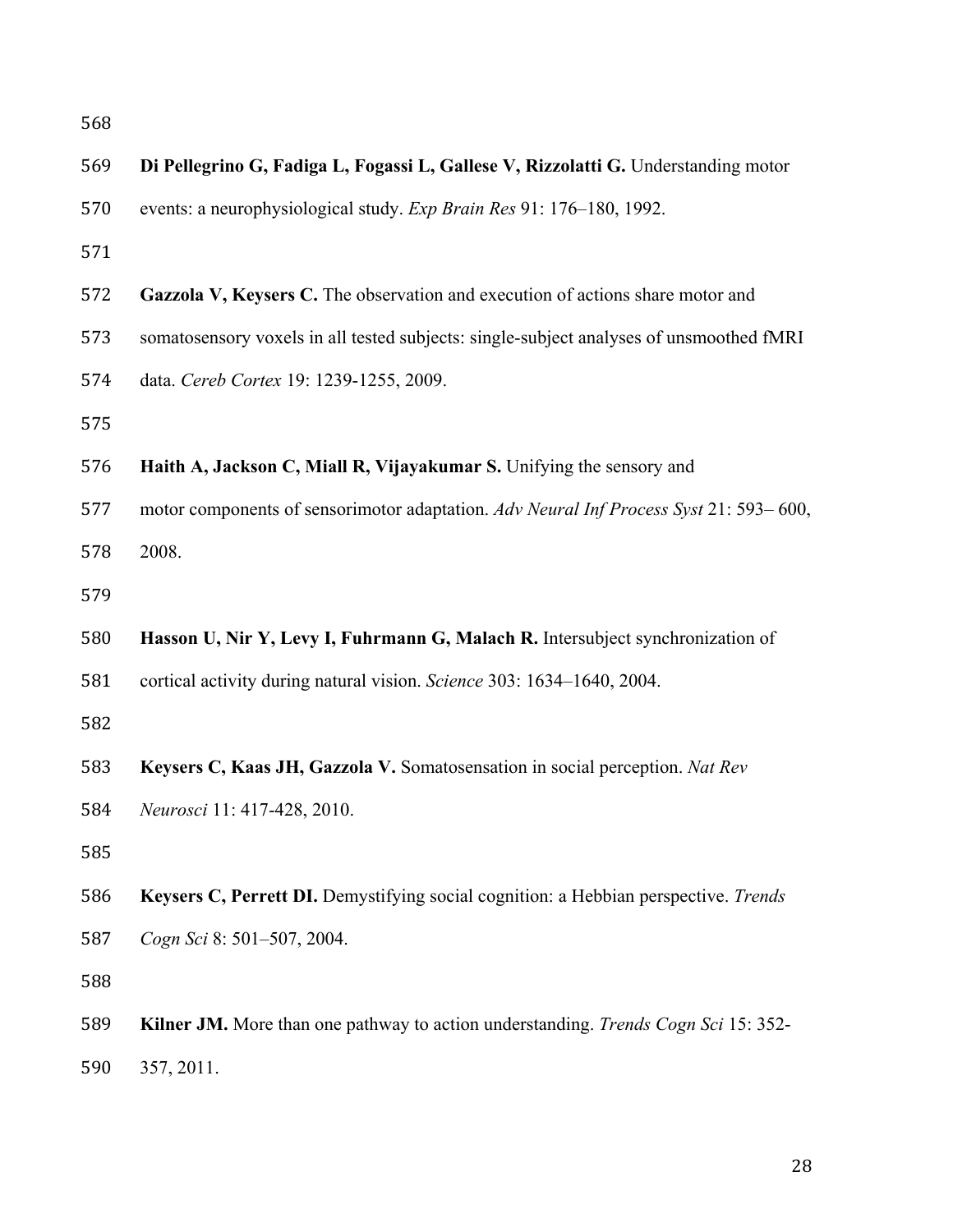| 592 | Lewis JW, Van Essen DC. Corticocortical connections of visual, sensorimotor, and                 |
|-----|--------------------------------------------------------------------------------------------------|
| 593 | multimodal processing areas in the parietal lobe of the macaque monkey. J Comp Neurol            |
| 594 | 428: 112-137, 2000.                                                                              |
| 595 |                                                                                                  |
| 596 | Mattar AA, Gribble PL. Motor learning by observing. Neuron 46: 153–160, 2005.                    |
| 597 |                                                                                                  |
| 598 | <b>Maunsell JH, van Essen DC.</b> The connections of the middle temporal visual area (MT)        |
| 599 | and their relationship to a cortical hierarchy in the macaque monkey. <i>J Neurosci</i> 3: 2563– |
| 600 | 2586, 1983.                                                                                      |
| 601 |                                                                                                  |
| 602 | Ostry DJ, Darainy M, Mattar AA, Wong J, Gribble PL. Somatosensory plasticity and                 |
| 603 | motor learning. <i>J Neurosci</i> 30: 5384 -5393, 2010.                                          |
| 604 |                                                                                                  |
| 605 | Papaxanthis C, Pozzo T, Skoura X, Schieppati M. Does order and timing in                         |
| 606 | performance of imagined and actual movements affect the motor imagery process? The               |
| 607 | duration of walking and writing task. Behav Brain Res 134: 209–215, 2002.                        |
| 608 |                                                                                                  |
| 609 | Pierno AC et al. Neurofunctional modulation of brain regions by the observation of               |
| 610 | pointing and grasping actions. Cereb Cortex 19: 367–374, 2009.                                   |
| 611 |                                                                                                  |
| 612 | Pons TP, Kaas JH. Corticocortical connections of area 2 of somatosensory cortex in               |
| 613 | macaque monkeys: a correlative anatomical and electrophysiological study. J Comp                 |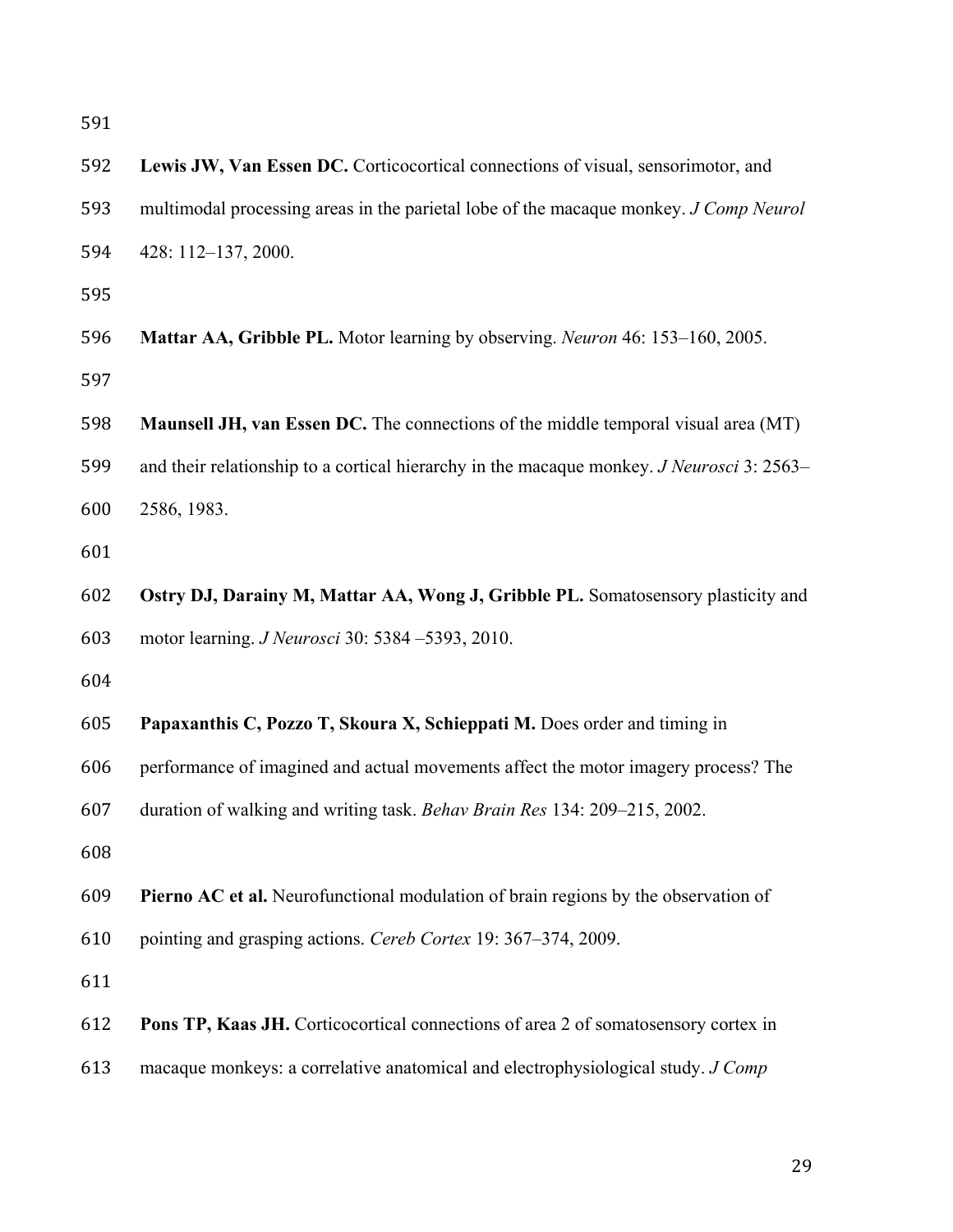| 614 | <i>Neurol</i> 248: 313–335, 1986. |  |  |
|-----|-----------------------------------|--|--|
|-----|-----------------------------------|--|--|

- **Rizzolatti G, Craighero L.** The mirror-neuron system. *Annu Rev Neurosci* 27: 169-192,
- 2004.

- **Rozzi S et al.** Cortical connections of the inferior parietal cortical convexity of the
- macaque monkey. *Cereb Cortex* 16: 1389–1417, 2006.
- 
- **Stefan K, Cohen LG, Duque J, Mazzocchio R, Celnik P, Sawaki L, Ungerleider L,**
- **Classen J.** Formation of a motor memory by action observation. *J Neurosci* 25: 9339-
- 9346, 2005.
- 
- **Taylor MM, Creelman CD.** PEST: Efficient estimates on probability functions. *J*
- *Acoust Soc Am* 41: 782–787, 1967.
- 
- **Vahdat S, Darainy M, Milner TE, Ostry DJ.** Functionally specific changes in resting-
- state sensorimotor networks after motor learning. *J Neurosci* 31: 16907-16915, 2011.
- 
- **Wicker B, Keysers C, Plailly J, Royet JP, Gallese V, Rizzolatti G.** Both of us
- disgusted in My insula: the common neural basis of seeing and feeling disgust. *Neuron*
- 40: 655-664, 2003.
- 
- **Wong JD, Wilson ET, Gribble PL.** Spatially selective enhancement of proprioceptive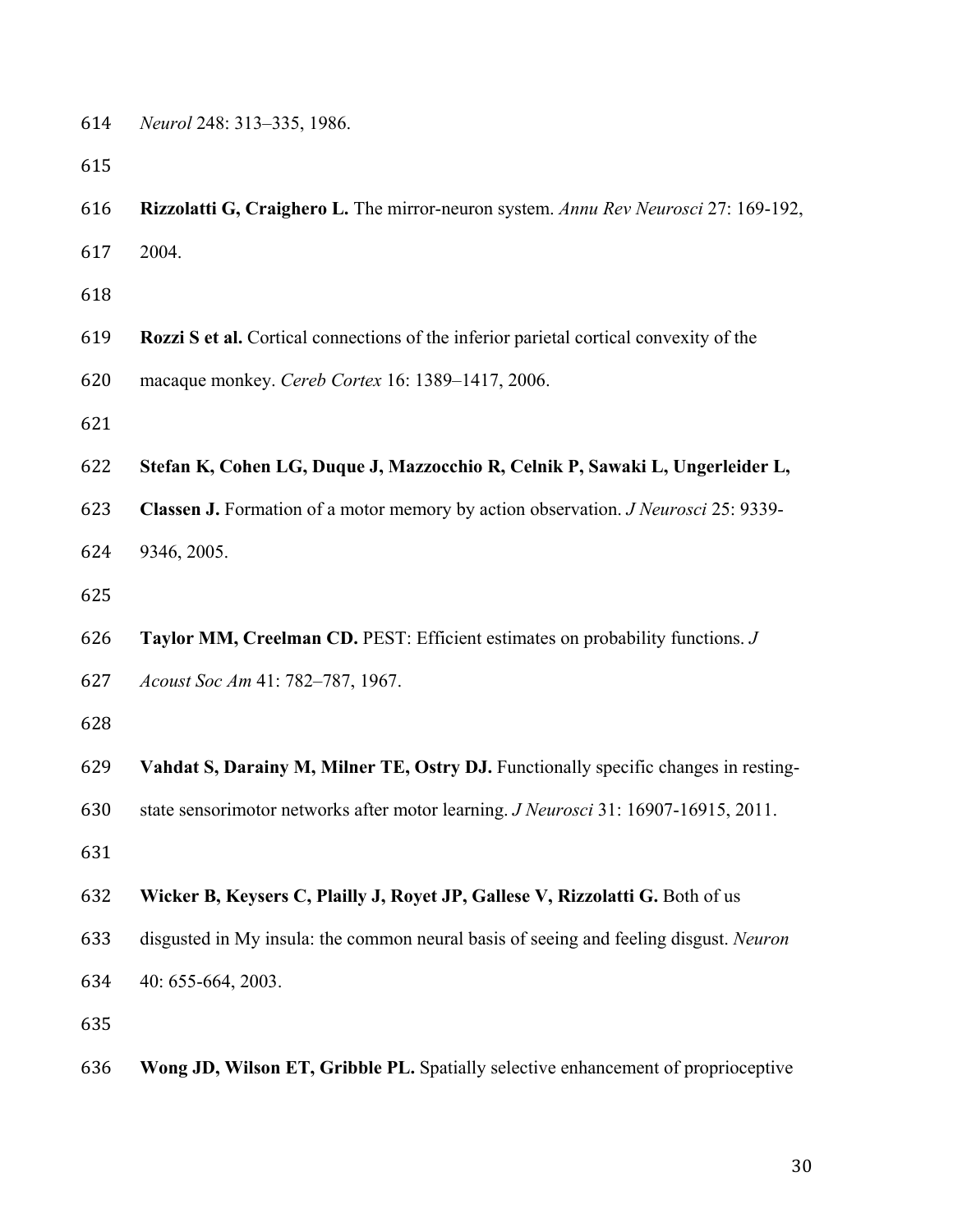acuity following motor learning. *J Neurophysiol* 105: 2512–2521, 2011.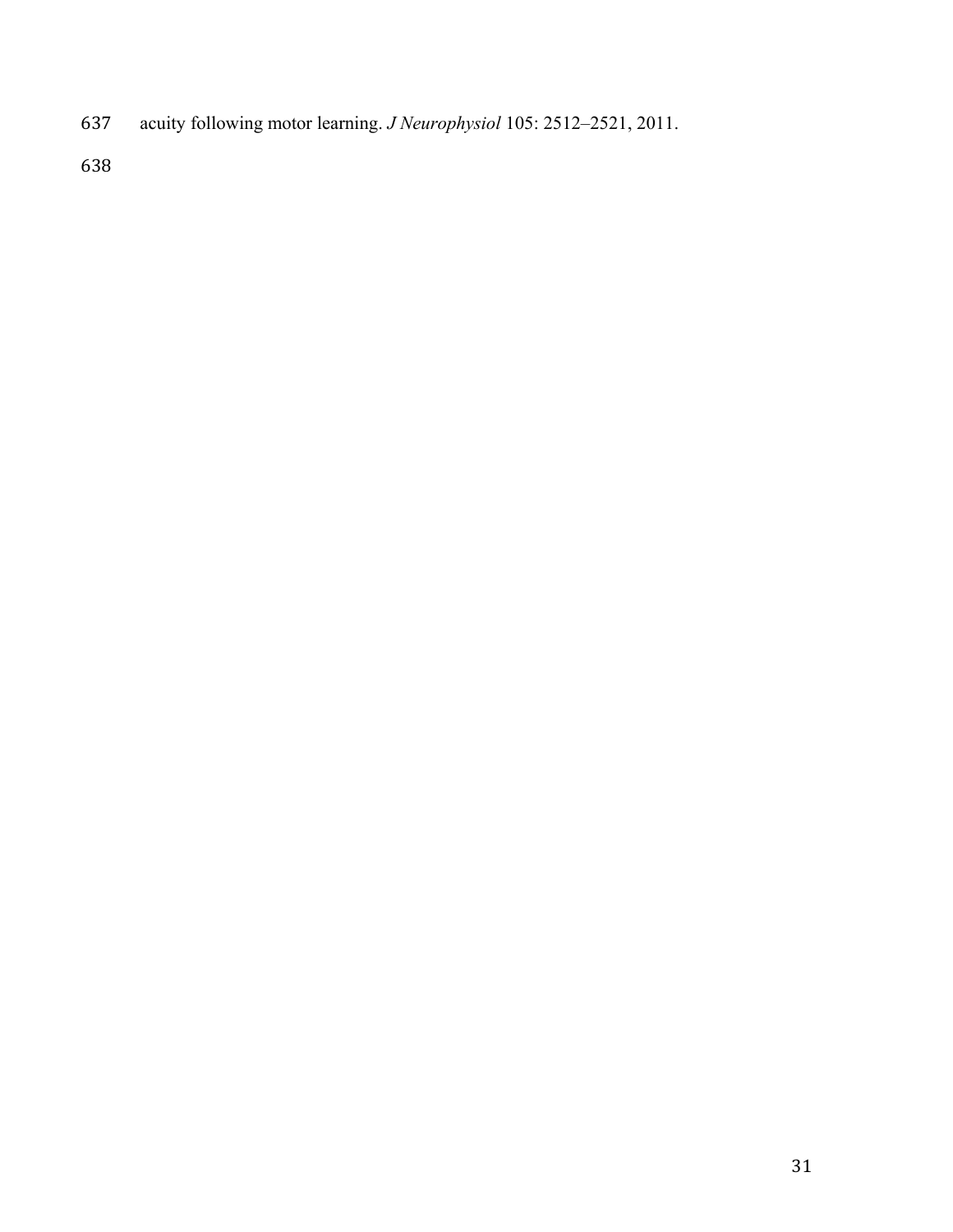| 639 | Figure 1. Sequence of procedures and experimental data showing changes in                 |
|-----|-------------------------------------------------------------------------------------------|
| 640 | movement curvature (PDmaxv) during training averaged across subjects (± SEM).             |
| 641 | Subjects that observed and practiced movements in a CCW field are in blue                 |
| 642 | (congruent group, $N = 14$ ). Subjects that observed a CW field and then trained with a   |
| 643 | counter-clockwise load are in red (incongruent group, $N = 14$ ). The cyan and            |
| 644 | magenta lines show exponential fits to the data for the congruent and incongruent         |
| 645 | groups, respectively.                                                                     |
| 646 |                                                                                           |
| 647 | Figure 2. Assessment of somatosensory function.                                           |
| 648 | A, Representative hand paths during perceptual tests. The color code gives the trial      |
| 649 | number in the testing sequence.                                                           |
| 650 | B, Fitted psychometric functions for two representative subjects showing perceptual       |
| 651 | classification before (gray) and after (red or blue) observational force-field learning.  |
| 652 | As in previous studies of force-field learning with physical practice, following motor    |
| 653 | learning by observing the perceptual boundary shifts in a direction opposite to the       |
| 654 | observed-applied force.                                                                   |
| 655 | $C$ , Mean change ( $\pm$ SEM) in the perceptual boundary (bias) following observational  |
| 656 | motor learning and following actual motor learning, for observation of a CCW (blue,       |
| 657 | $N = 14$ ) or CW (red, $N = 14$ ) force-field. For visualization purposes, the two groups |
| 658 | have been aligned at baseline.                                                            |
| 659 |                                                                                           |
| 660 | Figure 3. For subjects that both observed and practiced a force-field in a CCW            |
| 661 | direction ( $N = 14$ ), the amount of shift in the perceptual boundary following          |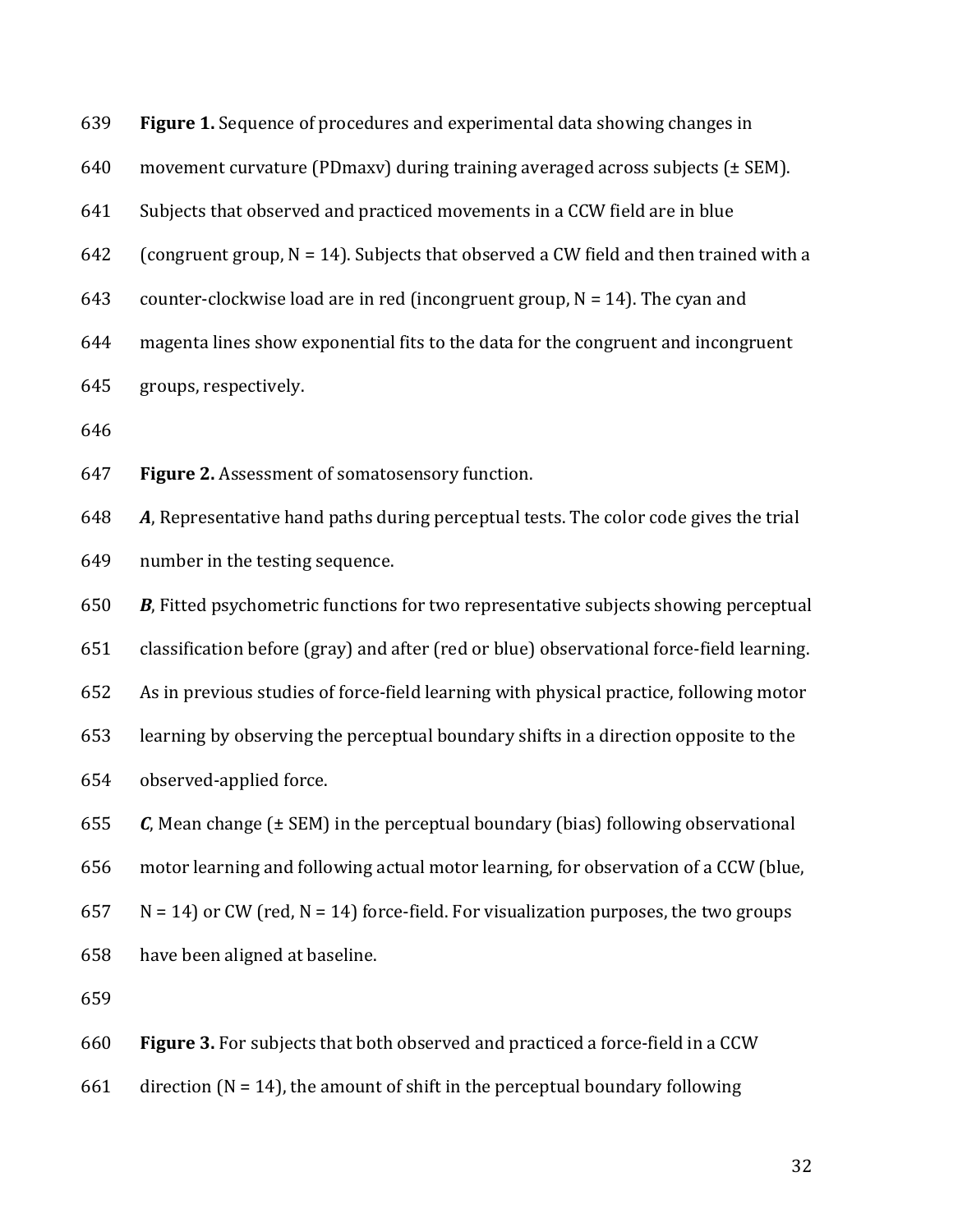662 observational learning is inversely correlated with the change following actual

663 motor learning.

664

665 **Figure 4.** Assessment of motor learning.

666 *A*, Subjects that observed and practiced a force-field in the same direction

667 (congruent group,  $N = 14$ ) show greater motor learning than the group that

668 observed and practiced force-fields in opposite directions (incongruent group,  $N =$ 

669 14). PD100 gives measures of lateral deviation 100 ms into the movement. PDmaxv

670 is lateral deviation at maximum velocity. For both measures, motor learning is

671 expressed as the mean difference in deviation scores between the last 5 and first 5

672 trials  $(\pm SE)$ .

673 *B*, The congruent group shows less variable movements at the beginning of the

674 force-field task, compared to the incongruent group. Variability is expressed as

675 standard deviation across subjects in mm.

676

677 **Figure 5.** Watching a video in which the order of the movements was randomized

678 resulted in no change in somatosensory perception and a reduced benefit to motor 679 learning.

680 *A*, Mean perceptual change (± SEM) following observation of a standard-order CCW

681 video (blue,  $N = 14$ ), a scrambled-order CCW video (green,  $N = 14$ ) or a standard-

682 order CW video (red,  $N = 14$ ).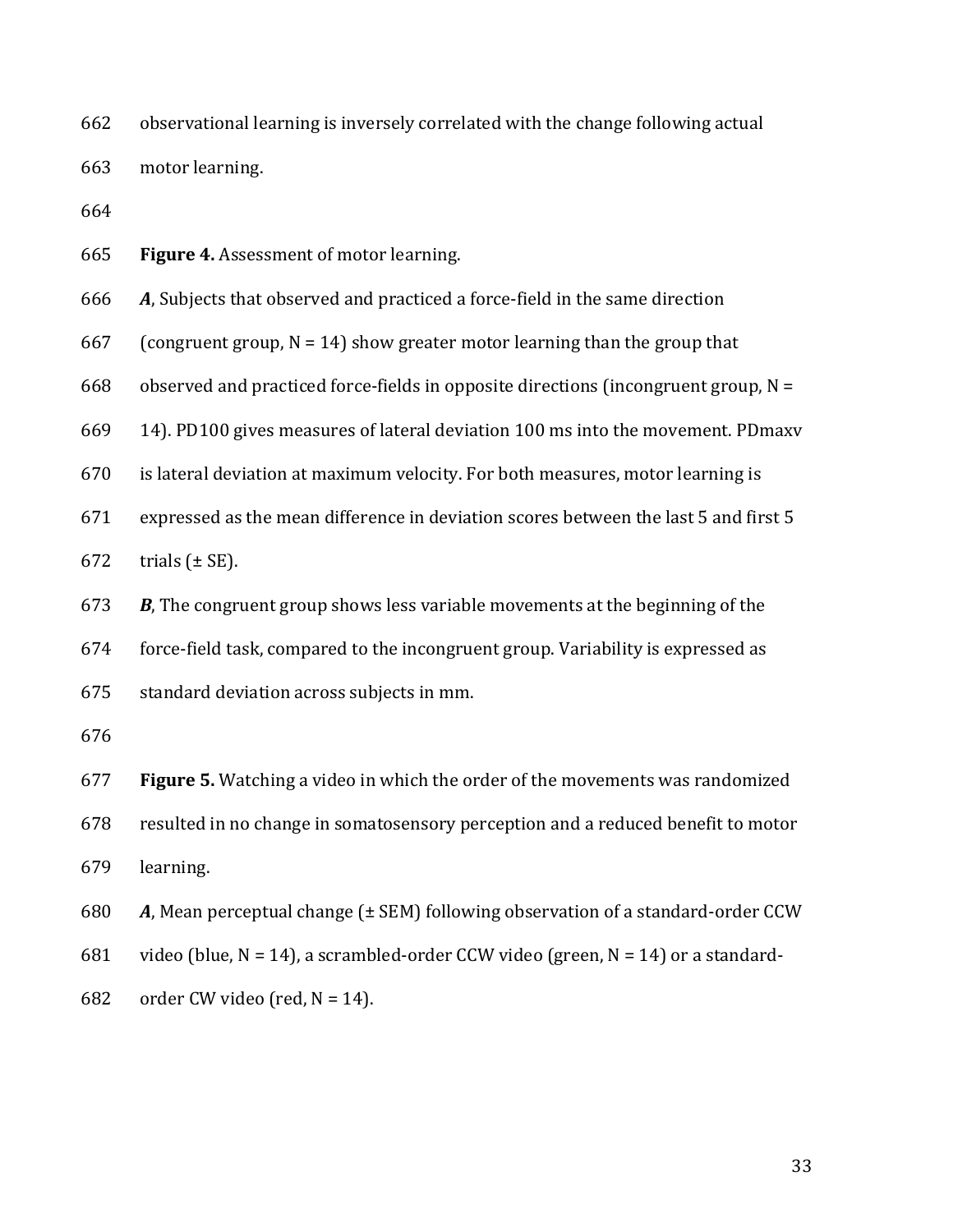- 683 *B*, Asymptotic performance (± 99% CI) in force-field learning trials for the same
- 684 three groups, derived from exponential fits to the motor learning data (lateral
- 685 deviation at maximum velocity, PDmaxv).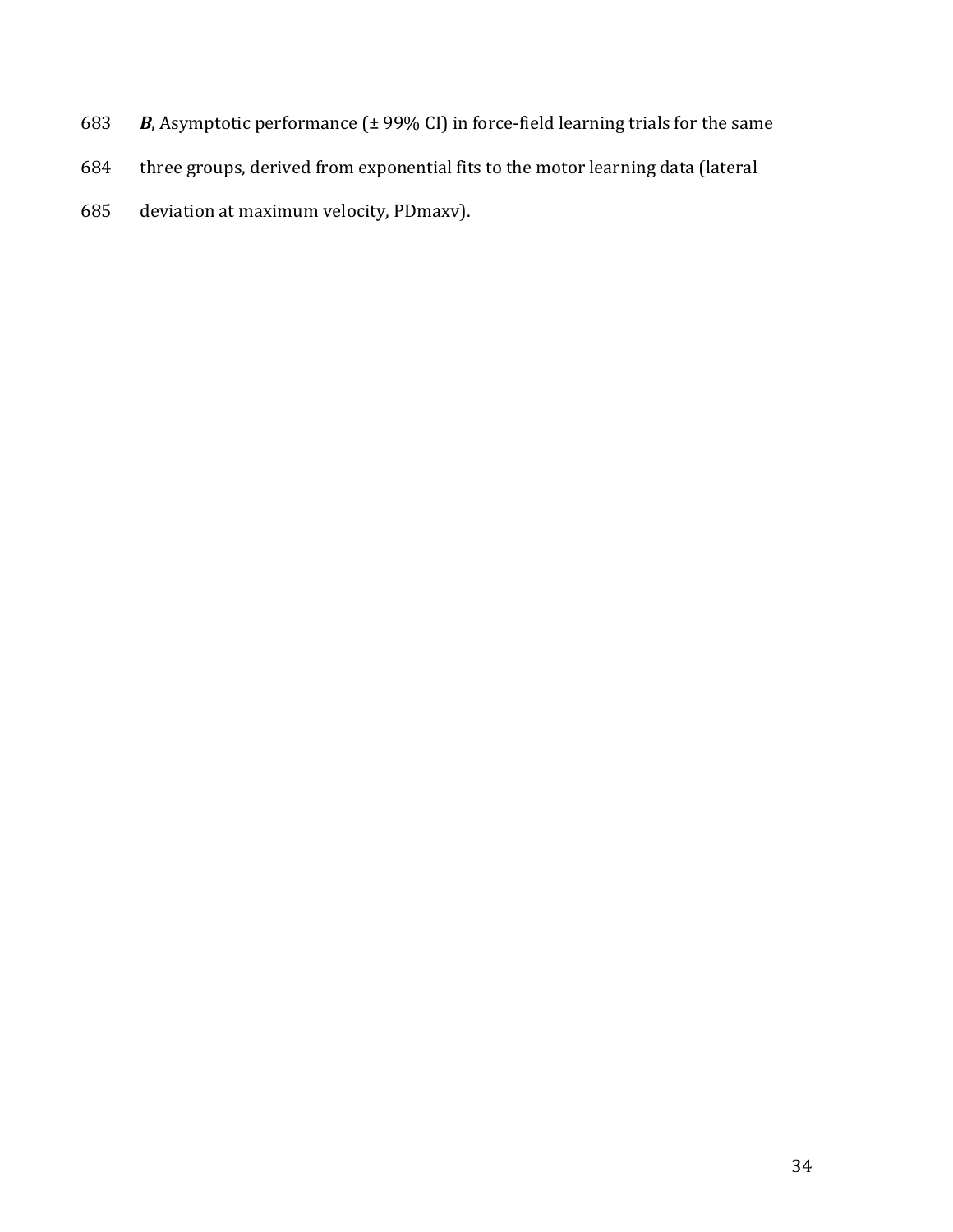



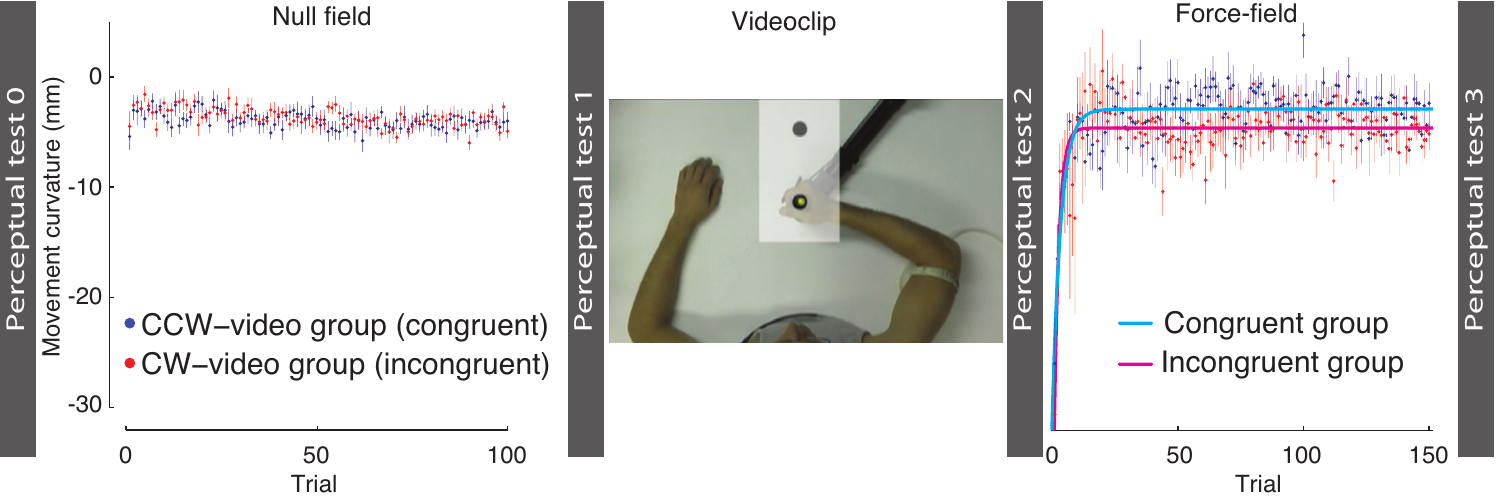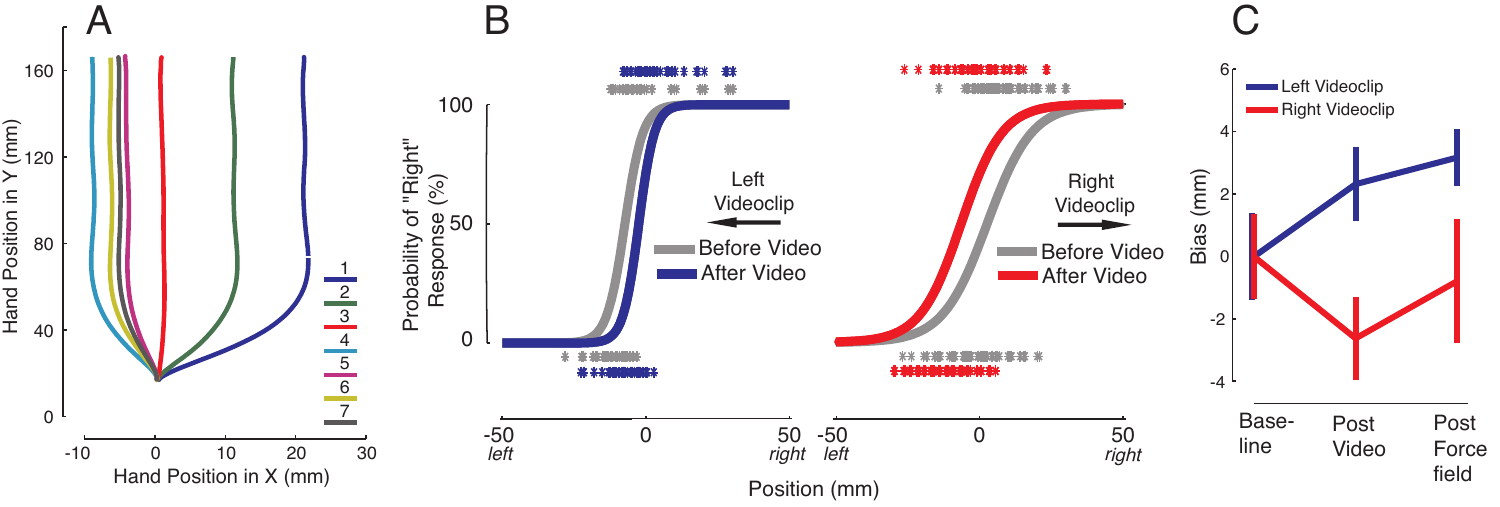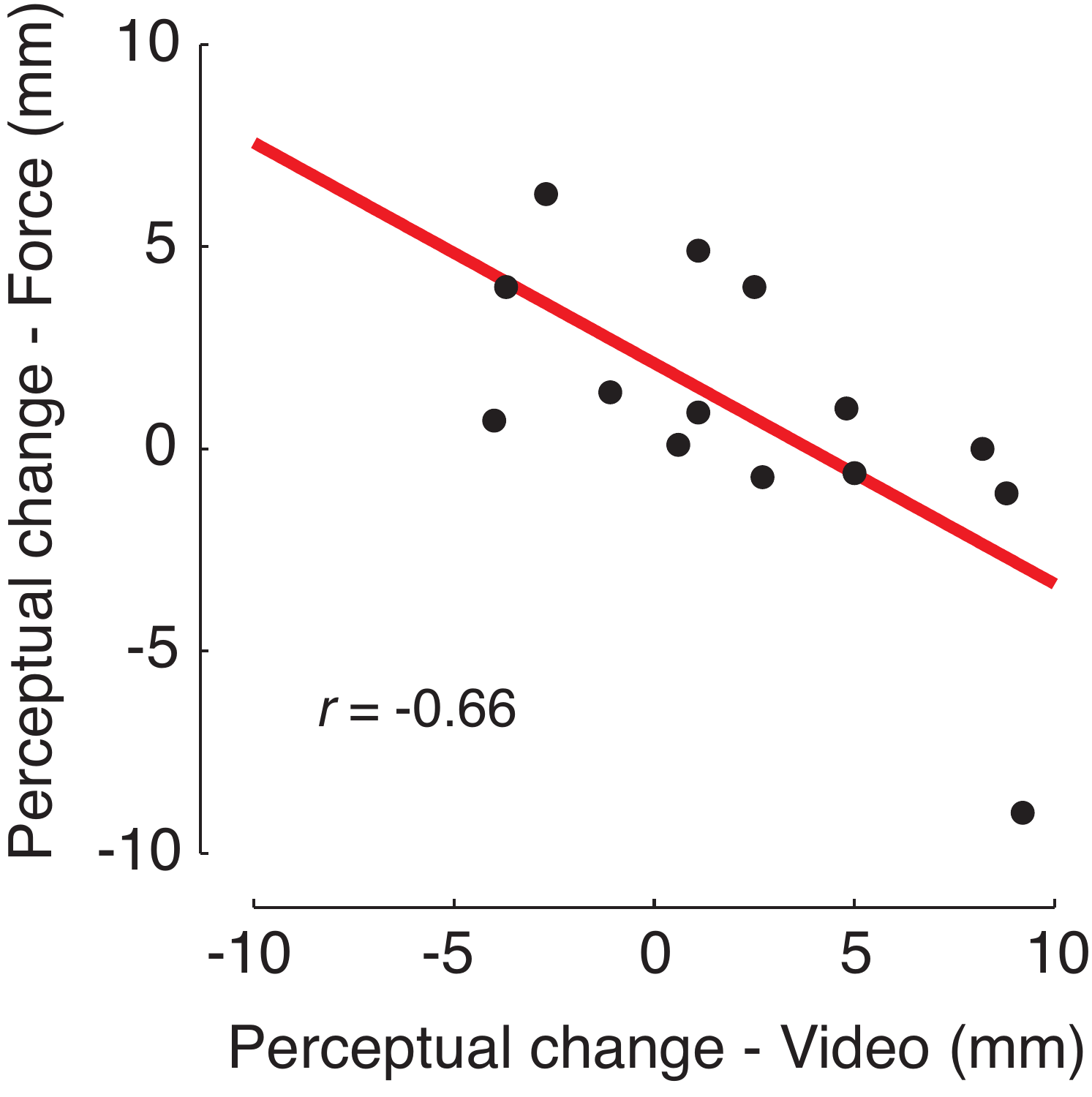